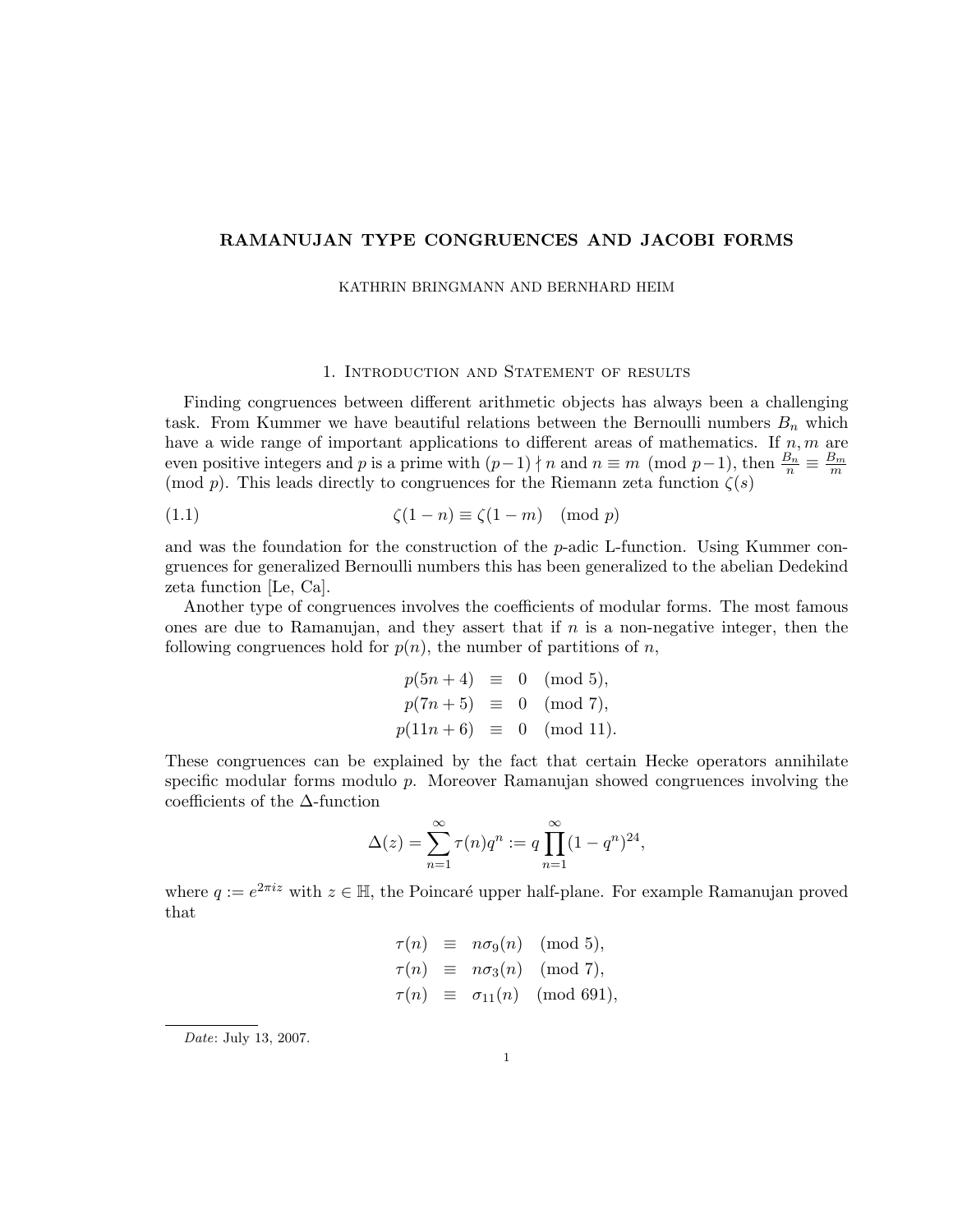where  $\sigma_k$  is the usual k-th divisor sum. For a complete list of these congruences we refer the reader to [BO, SD]. One can show these congruences using identities between modular forms. For example the congruence modulo 691 follows from the identity

$$
E_6^2(z) = E_{12}(z) - \frac{762048}{691} \Delta(z),
$$

where for  $k \geq 4$ ,

$$
E_k(z) := 1 - \frac{2k}{B_k} \sum_{l=1}^{\infty} \sigma_{k-1}(l) \cdot e(lz)
$$

is the usual weight k Eisenstein series. Here  $e(z) := e^{2\pi i z}$ . Moreover these congruences can be explained by the theory of  $\ell$ -adic Galois representation developed by Deligne, Serre, and Swinnerton-Dyer. For details we refer the reader for example to [Ka2, Ri, Se, SD]. It is known that these type of congruences are also related to special values of the standard L-function (which will also play an important role in our paper) and the relations between the denominators of certain L-functions. For example the famous Ramaujan 691 congruence is related to the special value of the Rankin-Selberg zeta function attached to the Hecke eigenform  $\Delta$ . The above congruences can be used to prove that for allmost all integers  $n, 5 \cdot 7 \cdot 691$  divides  $\tau(n)$  (see for example [Mo]). In 1978 Doi and Hida [DH1] discovered nontrivial congruences among the Hecke eigenform (see also [DH2]). Recently progress has been made also in the context of Siegel modular forms by Katsurada [Ka1], Mizumoto [Mi2], and Böcherer and Nagaoka [BN].

In certain special cases congruences between modular forms of half-integer weight can also be deduced from congruences of modular forms of integral weight (see e.g. [Ko, AK]) by "inverting" the Shimura map. To the authors knowledge there exists no general theory which can be used to obtain congruences for half-integral weight modular forms from integer weight ones in each single case. In the situation of Jacobi forms one could similarly as in [Ko] find single congruences. Here we choose a different approach which leads to infinitely many congruences. In Theorem 1.1 and Theorem 1.3 we obtain congruences between Jacobi Eisenstein series and Jacobi cusp forms. Using results of [Tr] and the correspondence between Jacobi forms of half-integer weight, one could also obtain that infinitely many coefficients of Jacobi cusp forms are congruent to 0 modulo p for each prime  $p \neq 2, 3$ . Congruences for Jacobi forms were also for example considered in [G1, G2]. In Theorem 1.4 we show that the congruences for Jacobi forms considered in Theorem 1.1 are "optimal". In Theorem 1.5 we prove congruences between special values of different kind of L-functions (Hecke- and Rankin type) attached to elliptic cusp forms of different weights .

Let us illustrate our results with an example. Let  $f$  be the primitive elliptic cusp form of weight 22 with Fourier coefficents  $a^f(n)$  and  $\chi_{12,1}$  the Jacobi cusp form of weight 12 and index 1, normalized such that the Fourier coefficient associated to the fundamental discriminant −3 is 1. Then Theorem 1.5 implies that

$$
(1.2) \qquad \frac{\zeta(22)\sum_{n=1}^{\infty}\tau(n)^2\,n^{-22}}{\zeta(11)\,\pi^{33}} \equiv 394 \cdot 593 \frac{\sum_{n=1}^{\infty}a^f(n)\,n^{-21}}{\pi^{21}\parallel \chi_{12,1}\parallel^2} \pmod{593}.
$$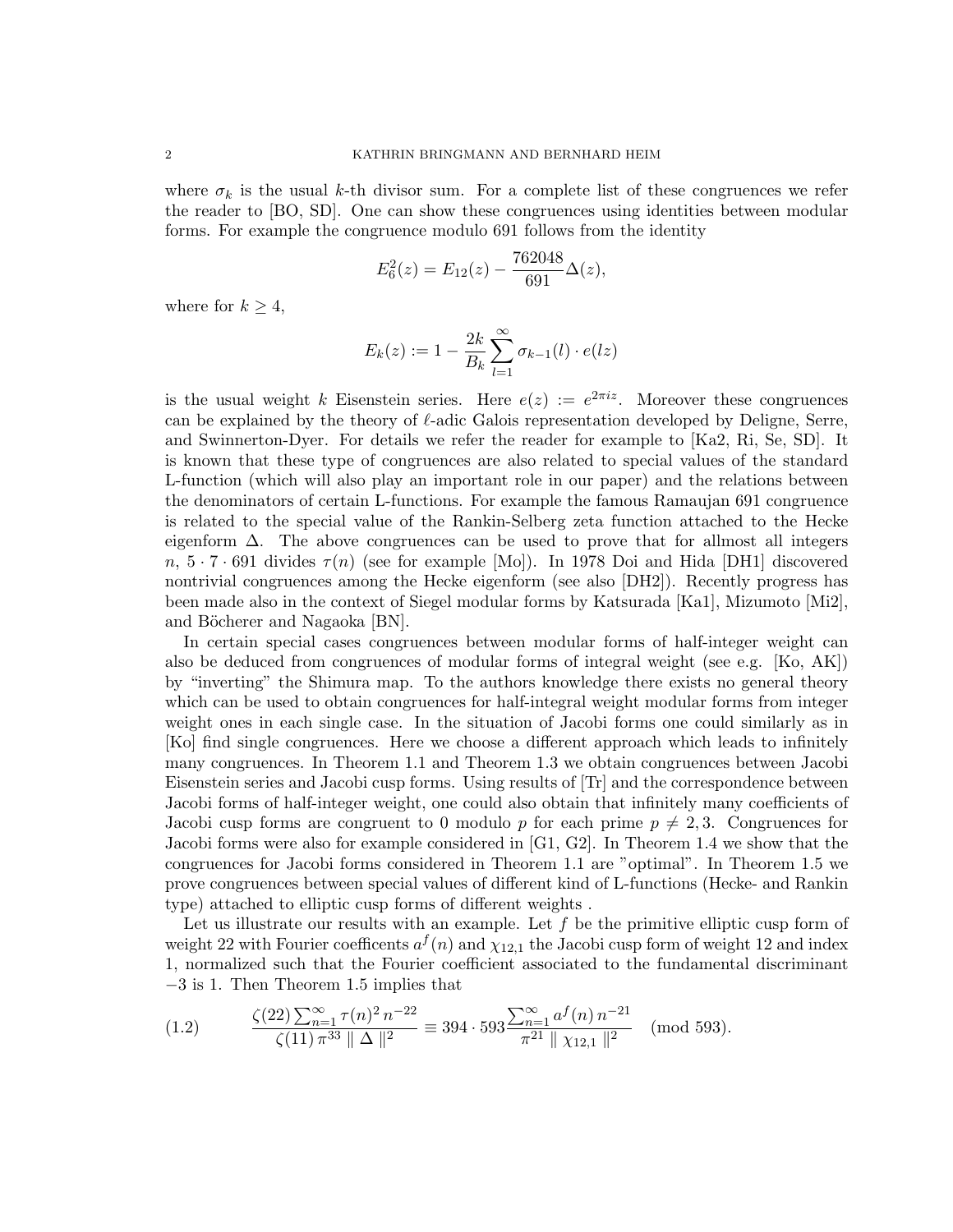Moreover

$$
\frac{\zeta(22) \sum_{n=1}^{\infty} \tau(n)^2 n^{-22}}{\zeta(11) \pi^{33} \| \Delta \|^2} \in \mathbb{Z}_{131.593}^*.
$$

See also [Ka1].

In the following assume that m is a positive square-free integer. We let k and g be positive integers with k even, and  $k > g + 2$  and let  $(\tau, z) \in \mathbb{H}_g \times \mathbb{C}^g$ , where  $\mathbb{H}_g$  denotes the Siegel upper half plane of genus  $g$ . We define the Jacobi Eisenstein series of weight  $k$ , index  $m$ , and degree g as

$$
E^g_{k,m}(\tau,z) := \sum_{\gamma \in \Gamma_{\infty}^J \backslash \Gamma_g^J} 1|_{k,m} \gamma(\tau,z),
$$

where  $\Gamma_g^J$  denotes the usual Jacobi group,  $|_{k,m}$  is the slash operator for Jacobi forms, and  $\Gamma^J_{\infty}$  is the stabilizer group of the function 1 in  $\Gamma^J_g$ . Moreover for a non-positive discriminant  $D = D_0 f^2$  ( $f \in \mathbb{N}_0$ ,  $D_0$  a fundamental discriminant), we define for  $s \in \mathbb{C}$  with  $\text{Re}(s) > 1$ 

(1.3) 
$$
L_D(s) := \begin{cases} \zeta(2s-1) & \text{if } D = 0, \\ L_{D_0}(s) \sum_{d|f} \mu(d) \chi_{D_0}(d) d^{-s} \sigma_{1-2s}(f/d) & \text{if } D \neq 0. \end{cases}
$$

Here  $L_{D_0}(s) := \sum_{n>0} \chi_{D_0}(n) n^{-s}$ , where  $\chi_{D_0}$  is the primitive Dirichlet character associated to  $D_0$ , and  $\mu(\cdot)$  is the usual Möbius function. The function  $L_D(s)$  has an analytic continuation to the whole complex plane and the values  $L_D(2 - k)$  for k even are known to be rational and non-zero (see [Za] page 130). If  $g = 1$ , then we drop the index.

We now take the following basis for  $J_{k,m}^{\text{cusp}}$ , the vector space of Jacobi cusp forms on  $\mathbb{H} \times \mathbb{C}$ (see also [He]). For  $d|m$ , we let  $(\Phi_{j_d},d)_{j_d}$  be a primitive Hecke eigenbasis for the space of new forms  $J_{k,d}^{\text{new}}$ . As is well-known, this subspace is isomorphic as a Hecke module to a subspace  $M_{2k-2}^{\text{new},-}$  $2k-2(n)$  of elliptic cusp forms (see [SZ] page 138 (ii)). Define the function  $\Psi_{j_d,d} := \Phi_{j_d,d} | T_-(\frac{m}{d}),$  where  $T_-(\cdot)$  is a certain Hecke type operator defined in [He]. Then  $(\Psi_{j_d,d})_{j_d,d}$  is a Hecke eigenbasis for  $J_{k,m}^{\text{cusp}}$ . Each  $\Phi_{j_d,d}$  corresponds to an elliptic cusp form  $f_{j_d}$ under the above described correspondence. In [He] (see Definition 2.4), the L-series  $L(s, \Phi_{j_d}, d)$ is defined in such a way that it coincides with the Hecke L-series  $L(s, f_{j_d})$ , where for a primitive new form  $f(z) = \sum_{n=1}^{\infty} a(n)q^n$ , we define  $L(s, f) := \sum_{n=1}^{\infty} a(n)n^{-s}$ . If  $m = 1$ , then we also write  $(\Phi_j)_j$  and  $f_j$ , where now  $f_j$  is the primitive Hecke eigenform that corresponds to  $\Phi_j$ under the Saito-Kurokawa correspondence. In the following we mean by  $\alpha \equiv \beta \pmod{p^e}$ for  $\alpha, \beta \in \mathbb{Q}_p, e \in \mathbb{N}$  that  $p^e | (\alpha - \beta)$ . More generally we consider congruences modulo ideals  $\wp$  lying above p in the sense of ideals in  $\mathcal{O}_K$ , the ring of integers of some number field K. Usually we take  $\mathcal{O}_{K_f}$  where for we denote for a Hecke eigenform  $f \in S_k$  by  $K_f$  the totally real number field generated by the Hecke eigenvalues  $\lambda_f$  of f. We now state our first theorem.

**Theorem 1.1.** Assume that m is a square-free integer and that  $k > 8$  is even. Then there exists a prime p and  $\alpha \in \mathbb{N}$  such that  $p^{\alpha} \parallel \frac{B_{2k-2} \cdot \sigma_{k-1}(m)}{2k-2}$  $\frac{2 \cdot \sigma_{k-1}(m)}{2k-2}$  and  $p\left|\frac{B_{2k-2}}{2k-2}\right|$  $\frac{B_{2k-2}}{2k-2}$ , where  $B_k$  is the k-th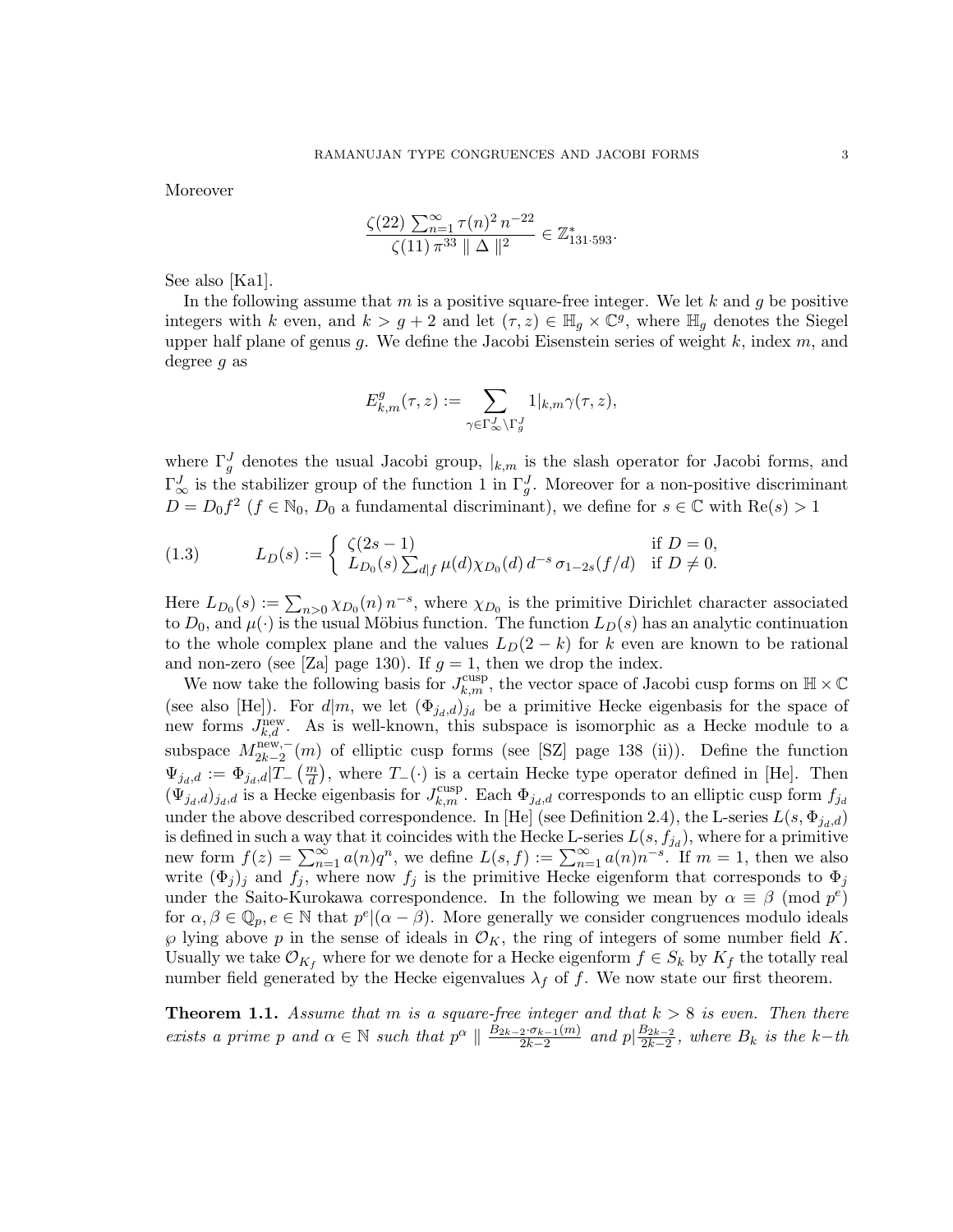Bernoulli number. Now define

$$
c_{k,m,d} := \frac{(-1)^{\frac{k}{2}} (2k-4)! \sigma_{k-2}(m/d) \cdot d^{k-2}}{2^{3k-5}}.
$$

Then we have for  $r^2 - 4nm \leq 0$ :

$$
(1.4) \sum_{d|(n,r,m)} d^{k-1} L_{\frac{r^2-4nm}{d^2}} (2-k) p^{\alpha} E_{k,m}(\tau,z)
$$
  

$$
\equiv \sum_{d|m} c_{k,m,d} \sum_{i_d=1}^{\dim J_{k,d}^{new}} p^{\alpha} \frac{L(2k-3, \Phi_{i_d,d})}{\pi^{2k-3} ||\Psi_{i_d,d}||^2} c^{i_d,d}(n,r) \cdot \Psi_{i_d,d}(\tau,z) \pmod{p^{\alpha}},
$$

where  $c^{i_d,d}(\cdot)$  denote the Fourier coefficients of  $\Psi_{i_d,d}$ . Here  $\|\cdot\|$  is the usual Petersson norm for Jacobi forms. Note that both sides of  $(1.4)$  are in  $\mathbb{Z}_p$ .

From this we conclude.

**Corollary 1.2.** If  $m = 1$ , then we have for  $D_0 := r^2 - 4n < 0$ 

$$
L_{D_0}(2-k) \cdot p^{\alpha} E_{k,1}(\tau,z)
$$
  
\n
$$
\equiv (-1)^{k/2} 2^{5-3k} (2k-4)!
$$
  
\n
$$
\sum_{j=1}^{\dim J_{k,1}^{cusp}} \frac{p^{\alpha} L(2k-3, f_j)}{\pi^{2k-3} || \Phi_j ||^2} c^j(n,r) \cdot \Phi_j(\tau,z) \pmod{p^{\alpha}}.
$$

We now illustrate Theorem 1.1 with an example (for details see Section 5). We let  $\chi_{10,1}(\tau,z) \in J_{k,m}^{\text{cusp}}$  be the unique element with  $(1,1)$ -th Fourier coefficient equal to 1. Then Theorem 1.1 implies the congruence

$$
43867E_{10,1}(\tau,z) \equiv 16564 \cdot \chi_{10,1}(\tau,z) \pmod{43867}.
$$

Following McGraw and Ono [MO] we call a prime p a *congruence prime for a primitive Hecke* eigenform  $f(z) \in S_k$  if there is another primitive Hecke eigenform  $f_1(z) \in S_k$  for which

$$
f(z) \equiv f_1(z) \pmod{\wp}
$$

for some prime ideal  $\wp$  above p in the ring of algebraic integers of a suitable large number field. Congruence primes are rather rare. According to numerical data of W. Stein one has for example that the only prime  $p < 10^4$  that is a congruent prime for any primitive Hecke eigenform in  $S_{p+1}$  is  $p = 389$ . If p is not a congruence prime for any  $f \in S_k$ , we also call p a non-congruence prime for  $S_k$ .

Let us first consider the case of elliptic modular forms. We put  $G_k(z) := \frac{B_k}{-2k} E_k(z)$ . Let p a prime number which divides  $B_k/k$  and let  $\wp$  be a prime ideal above p. Then there exist a primitive Hecke eigenform  $f \in S_k$  such that

$$
G_k(z) \equiv f(z) \pmod{\wp}.
$$

This depends mainly on the fact, that Fourier coefficients are equal to the eigenvalues and that the algebra of elliptic modular forms is generated be  $E_4$  and  $E_6$ . In the setting of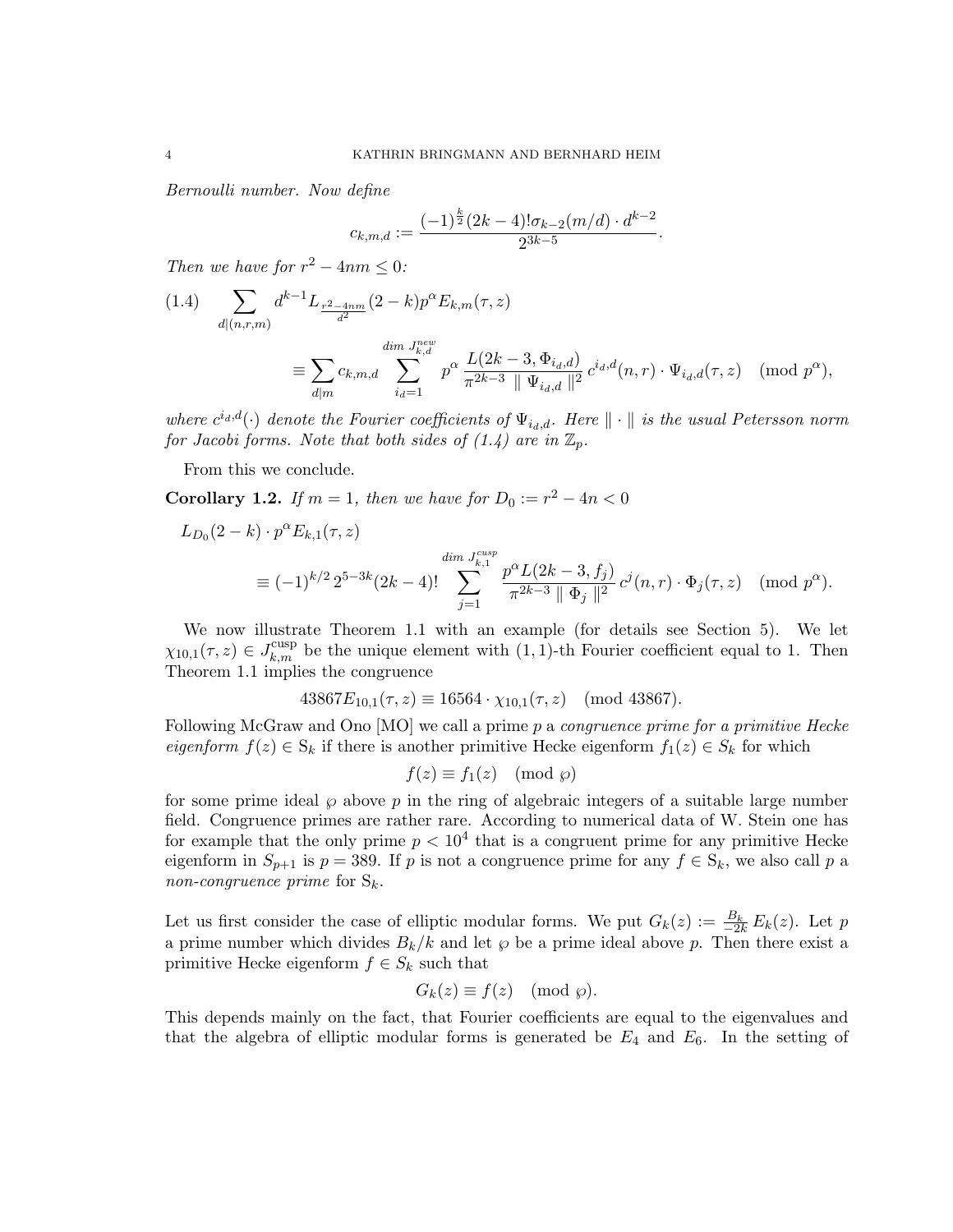Jacobiforms or modular forms of half-integral weight, the situation is different. It is an open question in the theory of Jacobi forms and Siegel modular forms (this is related to the Maass conjecture of Siegel modular forms [Ma]) if  $p^{\alpha} E_{k,1}$  is not congruent to zero modulo  $p^{\alpha}$  in general. On the other hand if if  $p^{\alpha} E_{k,1}$  is congruent to zero modulo  $p^{\alpha}$  we can by trivial reasons always find an eigen cuspform  $\phi \in J_{k,1}^{\text{cusp}}$  which is congruent to the "deformed" Jacobi Eisenstein series. Therefore, we assume in the following that  $p^{\alpha} E_{k,1}(\tau,z) \neq 0 \pmod{p^{\alpha}}$ . In contrast to the case of elliptic modular forms where for a Hecke eigenform one can choose the first coefficient to be 1, there is no uniqe normalization for coefficients for Jacobi forms. Let  $D_0 := r^2 - 4n < 0$  then we fix a certain normalization attached to  $D_0$  of Jacobi Eisenstein series of index 1:

$$
G_{k,1}^{D_0}(\tau,z) := L_{D_0}(2-k) \cdot p^{\alpha} E_{k,1}(\tau,z).
$$

**Theorem 1.3.** Let k be an even positive integer. Let p a prime number which divides  $\frac{B_{2k-2}}{2k-2}$ and which is a non-congruence prime for  $S_{2k-2}$ . Let  $\wp$  be an ideal above p in the number field generated by all the Hecke eigenvalues of the primitive Hecke eigenbasis of  $S_{2k-2}$ . Then there exists a Hecke eigenform with totally real coefficients  $\Phi \in J_{k-1}^{cusp}$  $\sum_{k,1}^{cusp} such that we have for$ all  $D_0$ 

(1.5) 
$$
G_{k,1}^{D_0}(\tau,z) \equiv \widetilde{L}(2k-3,f)^{p,D_0} \cdot c^{\Phi}(n,r) \Phi(\tau,z) \pmod{\wp},
$$

where  $f \in S_{2k-2}$  is the form corresponding to  $\Phi$ , and where we put for simplification

$$
\widetilde{L}(2k-3,f)^{p,D_0}:=(-1)^{k/2}\,2^{5-3k}(2k-4)!\frac{p^\alpha L(2k-3,f)}{\pi^{2k-3}\parallel\Psi\parallel^2}\in K_f.
$$

In particular there exists a  $D_0$  such that

$$
G_{k,1}^{D_0}(\tau,z) \equiv \widetilde{L}(2k-3,f)^{p,D_0} \cdot \Phi(\tau,z) \pmod{\wp},
$$

Moreover if we evaluate the congruence (1.5) at the Fourier coefficient  $c(n, r)$  we get a congruence for the special value  $\tilde{L}$ . It is maybe worthwile to note that the normalization constant to get an explicit congruence is given by a certain special value of a L-function of Hecke type. For Jacobi forms of general index a similar statement would be possible. Since this would lead to more technical complications, we chose not to address this question here.

We next show that for infinitely many k, m, and  $D = r^2 - 4nm$  that Theorem 1.1 is optimal, i.e., the  $(n, r)$ -th coefficient of the left-hand side of (1.4) is an element of  $\mathbb{Z}_p^*$ .

**Theorem 1.4.** There exist infinitely many positive integers  $k$  and  $m$ , such that for a prime p with  $p^{\alpha} \parallel \frac{B_{2k-2}}{2k-2}$  $\frac{B_{2k-2}}{2k-2}$  we have for infinitely many discriminants  $D = r^2 - 4nm < 0$ 

(1.6) 
$$
(2k-4)! \sum_{d|m} \sum_{i_d} p^{\alpha} \frac{L(2k-3, \Phi_{i_d,d})}{2^{\omega(d)} \|\Psi_{i_d,d}\|^2 \pi^{2k-3}} c^{i_d,d}(n,r)^2 \equiv \epsilon \pmod{p^{\alpha}},
$$

where  $\epsilon \in \mathbb{Z}_p^*$  is explicitely computable, and where  $\omega(d)$  denotes the number of prime divisors of d.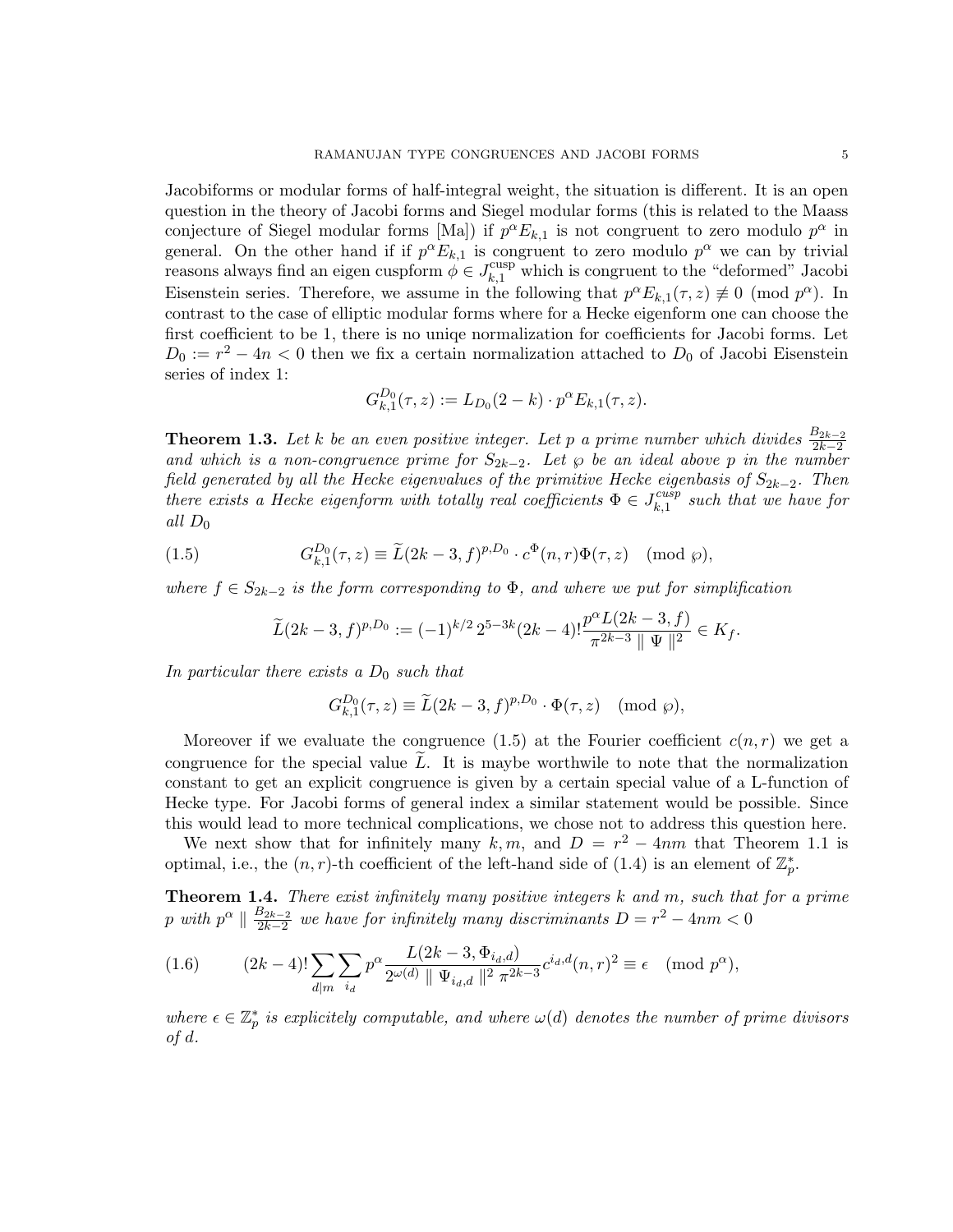To state our next theorem which gives congruences between L-functions, we define for  $f(z) = \sum_{n=1}^{\infty} a(n)q^n \in S_k$  the Dirichlet series

$$
D_f(s) := \frac{\zeta(2s - 2k + 2)}{\zeta(s - k + 1)} \sum_{n=1}^{\infty} a(n)^2 n^{-s}.
$$

**Theorem 1.5.** Assume that  $k > 8$  is an even integer and p a prime with  $p^{\alpha} \parallel \frac{B_{2k-2}}{2k-2}$  $\frac{p_{2k-2}}{2k-2}$ , where  $\alpha ~\in ~\mathbb{N}$  and  $\left(p,\frac{B_k}{k}\right)~=~1.$  Let further  $D_0 ~<~0$  be a fundamental discriminant such that  $\nu_p(L_{D_0}(2-k)) = 0.$  Let  $\left\{\Phi_j\right\}_j$  be a primitive Hecke-Jacobi eigenbasis of  $J_{k,1}^{cusp}$  $\mathcal{L}_{k,1}^{cusp}$ , which is ordered and normalized in such a way that for  $d'_k \in \mathbb{N}$  we have that  $c^j(D_0) = 1$  if and only if  $1 \leq j \leq d'_{k}$  and 0 otherwise. Here  $c^{j}(D_{0})$  is the Fourier coefficient of  $\Phi_{f}$  corresponding to the discriminant  $D_0$ . Moreover let  $(g_j)_j$  be a primitive Hecke eigenbasis of  $S_k$ . Then we have

$$
(1.7) \quad \varepsilon_{k,p,D_0} (k-2)!(2k-3)!\sum_{j=1}^{\dim S_k} \frac{D_{g_j}(2k-2)}{\pi^{3k-3} \|g_j\|^2}
$$

$$
\equiv (2k-4)!\sum_{j=1}^{d'_k} p^{\alpha} \frac{L(2k-3, f_j)}{\pi^{2k-3} \| \Phi_j \|^2} a^{\mathbb{W}\Phi_j}(1) \qquad (\text{mod } p^{\alpha}),
$$

where  $a^{\mathbb{W}\Phi_j}(1)$  is the first coefficient of  $\Phi(\tau,0)$ , and

$$
\varepsilon_{k,p,D_0} := (-1)^{\frac{k}{2}+1} p^{\alpha} 2^{1-k} \zeta (3-2k)^{-1} L_{D_0} (2-k) \in \mathbb{Z}_p^*.
$$

Remark. Formulae of type (1.7) which involve congruences between special values of Lfunctions of different type seem to be new. From the proof of the theorem the existence can be expected without going into concrete calculations. But the pattern behind our result is not clear and will hopefully give inspiration to further study of such congruences. We believe that applying the method used in the proof of theorem 1.3 will reduce the sum on the left side of  $(1.7)$  to single special value by going to congruences to prime ideals above p.

#### **ACKNOWLEDGEMENTS**

The authors thank the referee for many helpful suggestions in particular to those which lead to Theorem 1.3.

### 2. Basic facts about Jacobi forms

Let us recall some basic facts about Jacobi forms. For details we refer the reader to [EZ] and [Zi]. The Jacobi group  $\Gamma_g^J := \Gamma_g \ltimes (\mathbb{Z}^g \times \mathbb{Z}^g)$ , where  $g \in \mathbb{N}$  and  $\Gamma_g := \text{Sp}_g(\mathbb{Z})$ , acts on  $\mathbb{H}_g \times \mathbb{C}^g$  via

$$
(M, (\lambda, \mu)) \circ (\tau, z) := ((A\tau + B)(C\tau + D)^{-1}, (z + \lambda \tau + \mu)(C\tau + D)^{-1}).
$$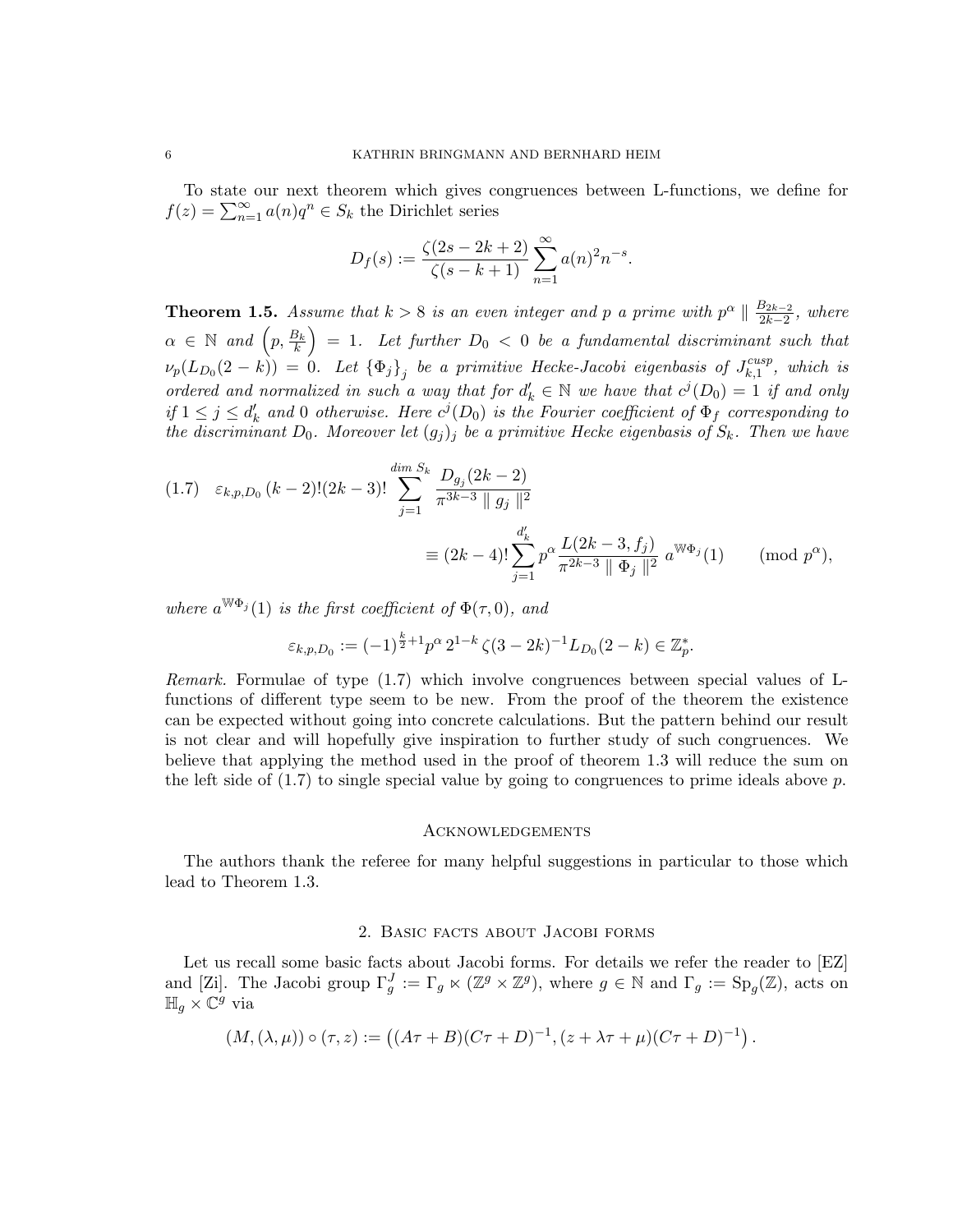Let k and m be positive integers, and  $\Phi$  a complex valued function on  $\mathbb{H}_g \times \mathbb{C}^g$ . If  $\gamma = \left( \left( \begin{smallmatrix} A & B \\ C & D \end{smallmatrix} \right), (\lambda, \mu) \right) \in \Gamma_g^J$ , we define

$$
\Phi|_{k,m}\gamma(\tau,z)
$$
  
 := det $(C\tau + D)^{-k}e(-m(C\tau + D)^{-1}C[(z + \lambda\tau + \mu)^{t}] + m\tau[\lambda^{t}] + 2m\lambda z^{t}) \cdot \Phi(\gamma \circ (\tau,z)),$ 

where  $A[B] := B^tAB$  for matrices of compatible sizes and  $e(A) := e^{2\pi i \text{tr }A}$  for a square matrix A. Let  $J_{k,m}^g$  be the space of Jacobi form of weight k, degree g, and index m with respect to  $\Gamma_g^J$ , i.e., the space of holomorphic functions  $\Phi : \mathbb{H}_g \times \mathbb{C}^g \to \mathbb{C}$  satisfying  $\Phi|_{k,m} \gamma = \Phi$  for all  $\gamma \in \Gamma_g^J$  that have a Fourier expansion of the form

(2.1) 
$$
\Phi(\tau, z) = \sum_{\begin{pmatrix} n & r/2 \\ r^t/2 & m \end{pmatrix} \in \mathbb{A}_{g+1}} c(n, r) e(n\tau + rz),
$$

where  $\mathbb{A}_g$  denote the set of half-integral, symmetric, semi-positive  $g \times g$  matrices. Moreover  $J_{k,m}^{g,\text{cusp}}$  denotes the vector space of those Jacobi forms for which in (2.1) the sum only runs over positive definite matrices. If  $g = 1$ , then we drop the index.

The space  $J_{k,m}^{g,\text{cusp}}$  is a finite dimensional Hilbert space with the Petersson scalar product

$$
\langle \Phi, \Psi \rangle := \int_{\Gamma_g^J \setminus \mathbb{H}_g \times \mathbb{C}^{(1,g)}} \Phi(\tau, z) \cdot \overline{\Psi(\tau, z)} \cdot (\det v)^k \exp \left(-4\pi \text{tr} \left(mv^{-1}[y^t]\right)\right) dV_g^J,
$$

where  $\tau = u + iv$ ,  $z = x + iy$ , and  $dV_g^J := (\det v)^{-(g+2)} dx dy du dv$ .

Let  $\Phi \in J_{k,m}^{\text{cusp}}$  be a Hecke Jacobi eigenform and for simplificity we let m be square-free. Let  $K_{\Phi}$  be the totally real field generated by its Hecke eigenvalues. Then by standard arguments (see for example [Ga] and [Mi1]) one shows that it is possible to normalize  $\Phi$  in such a way that all its Fourier coefficients lie in  $K_{\Phi}$ . Such Hecke-Jacobi eigenforms we call primitive. In this setting we say that  $K_{\Phi}$  is the coefficient field of  $\Phi$ .

#### 3. Jacobi and Siegel Eisenstein series

Here we recall basic facts on Jacobi and Siegel Eisenstein series and explain their connection. For details we refer the reader to [Kl] and [Zi].

Define for  $Z \in \mathbb{H}_g$  and even  $k > g + 1$  the Siegel Eisenstein series

$$
E_k^g(Z) := \sum_{\substack{A \ B \\ C \ D}} \det(CZ + D)^{-k},
$$

where  $\Gamma_{\infty} := \{ \begin{pmatrix} A & B \\ 0 & D \end{pmatrix} \in \Gamma_g \}$ . This series is absolutely and locally uniformly convergent and an element of  $\widetilde{M}_k(\overline{\Gamma}_g)$ , the vector space of Siegel modular forms of weight k and genus g. We denote its Fourier coefficients by  $A^{E^g_k}(T)$ , where  $T \in \mathbb{A}_g$ . Here  $A^{E^g_k}(0) = 1$ . Siegel [S1, S2] proved that the coefficients  $A^{E_k^{\tilde{g}}}(T)$  are rational and have bounded denominators. If  $g=1$ , then we drop the index.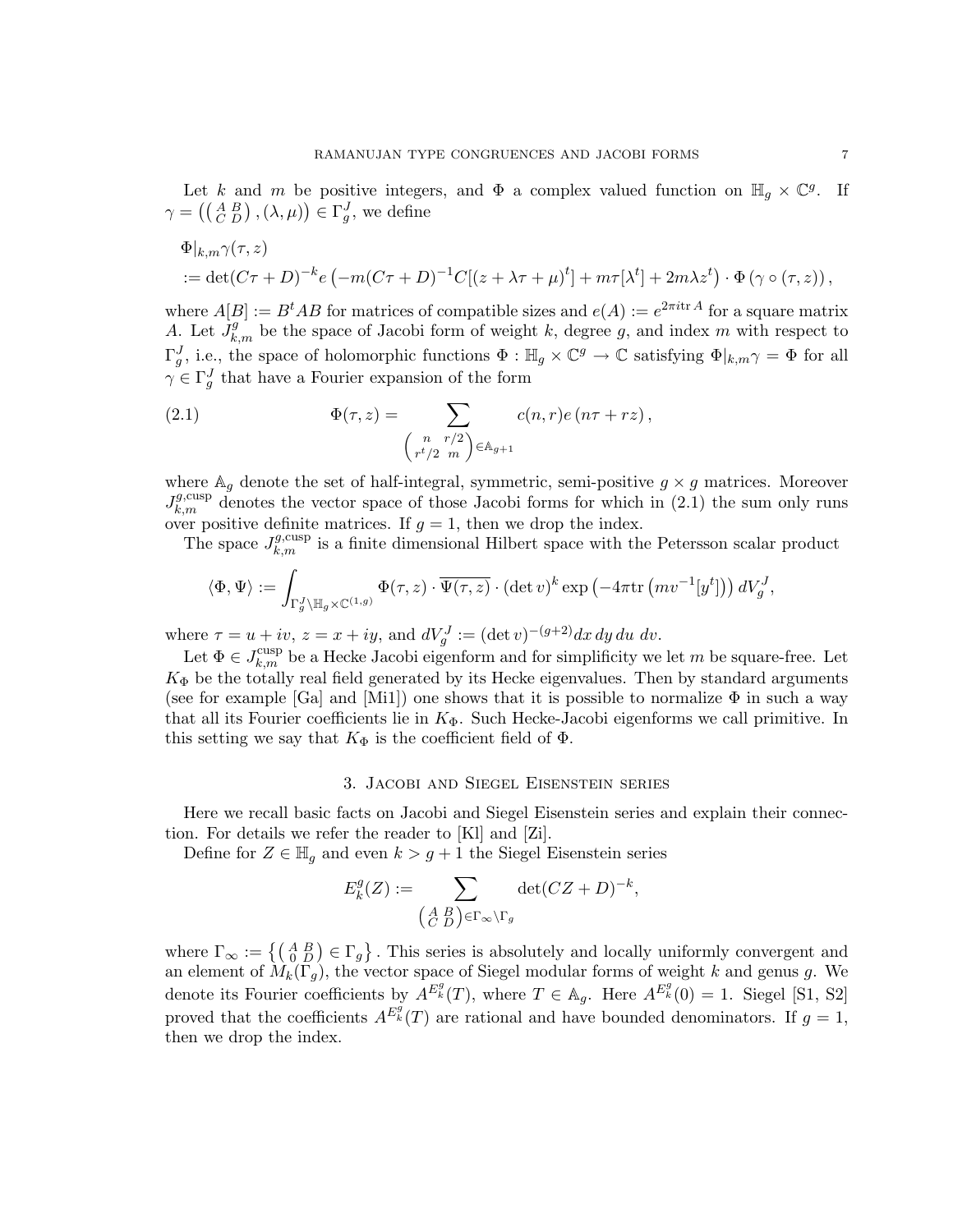Let

$$
N_{2k-g}^* := \prod_{p|D_{2k-g}} p^{1+\nu_p(k-g/2)},
$$
  

$$
N_{2k-g}^{**} := \prod_{\substack{p|D_{2k-g} \\ p \equiv 3 \pmod{4}}} p^{1+\nu_p(k-g/2)},
$$

where  $D_k$  denotes the denominator of  $B_k$  and where  $\nu_p(n)$  for a rational number n is the p-order of n. Moreover let

$$
\mathcal{D}_{k,g} := \begin{cases}\n2^g \frac{k}{B_k} \prod_{i=1}^{(g-1)/2} \frac{k-i}{B_{2k-2i}} & \text{if } g \text{ is odd,} \\
2^g \frac{k}{B_k} \frac{1}{N_{2k-g}^*} \prod_{i=1}^{g/2} \frac{k-i}{B_{2k-2i}} & \text{if } g \equiv 0 \pmod{4}, \\
2^{g-1} \frac{k}{B_k} \frac{1}{N_{2k-g}^{**}} \prod_{i=1}^{g/2} \frac{k-i}{B_{2k-2i}} & \text{if } g \equiv 2 \pmod{4}.\n\end{cases}
$$

Böcherer showed that  $\mathcal{D}_{k,g}$  is a common divisor of all  $a^{E^g_k}(T)$  with T positive definite. This generalizes the case  $g = 2$  done by [Ma]. For odd g it is known that  $\mathcal{D}_{k,g}$  is the greatest common divisor of all  $a^{E^g_k}(T)$  with T positive definite. The case that g is even is still open but numerical evidence suggests that  $\mathcal{D}_{k,g}(T)$  is also a greatest common divisor of  $A^{E^g_k}(T)$ with T positive definite. We also need the common divisors of  $A^{E_{k}^{g}}(T)$  with rank $(T) < g$ . If  $rank(T) = r < g$ , then there exists a unimodular matrix U such that  $T[U] = \begin{pmatrix} T_1 & 0 \\ 0 & 0_{g-r} \end{pmatrix}$  with  $T_1$  positive definite and we have

$$
A^{E_k^g}(T) = A^{E_k^r}(T_1).
$$

In particular  $D_{k,r}$  is a common divisor of  $A^{E^g_k}(T)$  with  $\text{rank}(T) = r$ .

Let us next consider Jacobi Eisenstein series. Define for  $k, m, g \in \mathbb{N}$  with k even and  $k > g + 2$  the Jacobi Eisenstein series of weight k, index m, and degree g as

$$
E^g_{k,m}(\tau,z) := \sum_{\gamma \in \Gamma_\infty^J \backslash \Gamma_g^J} 1|_{k,m} \gamma(\tau,z),
$$

where  $\Gamma_{\infty}^{J} := \left\{ \left( \left( \begin{smallmatrix} A & B \\ 0 & D \end{smallmatrix} \right), (0, \mu) \right) \in \Gamma_{g}^{J} \right\}$ . This series is absolutely and locally uniformly convergent and an element of  $J_{k,m}^g$ . We denote its Fourier coefficients by  $A^{E_{k,m}^g}(n,r)$ .

To see the connection between the Jacobi and Siegel Eisenstein series we consider the Fourier-Jacobi expansion of the Siegel Eisenstein series. Writing  $\left(\begin{smallmatrix} \tau & z^t \\ z & \tilde{\tau} \end{smallmatrix}\right)$  $\int_{z}^{\tau} \frac{z^{t}}{\tilde{\tau}}$ , we get

$$
E_k^{g+1}(Z) =: \sum_{m=0}^{\infty} e_{k,m}^g(\tau, z) \cdot \tilde{q}^m,
$$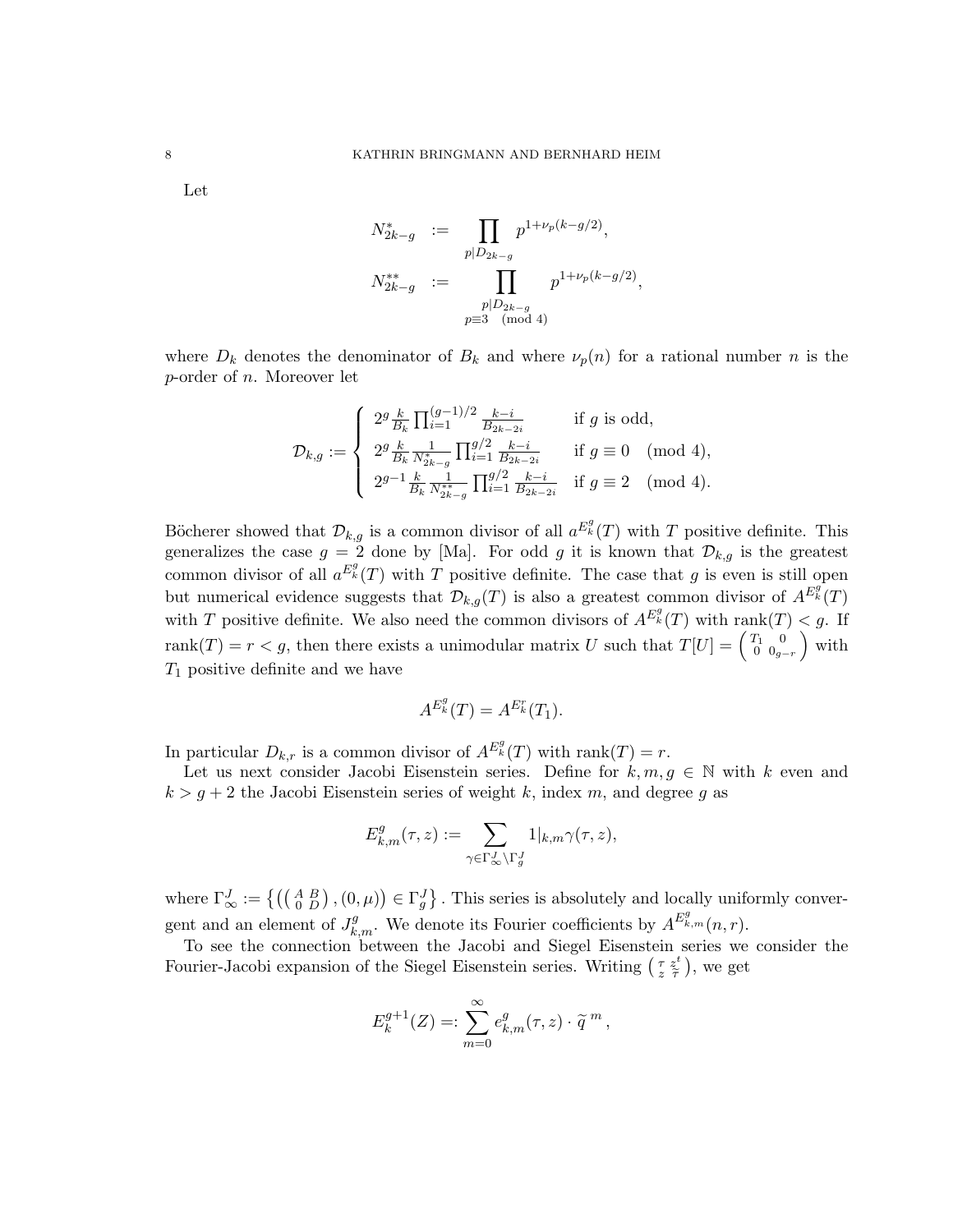where  $\tilde{q} := e(\tilde{\tau})$ . Clearly  $e_{k,m}^g(\tau, z) \in J_{k,m}^g$ . For square-free m and n, r such that  $\begin{pmatrix} n & r/2 \\ r^t/2 & m \end{pmatrix}$  $\binom{n-r/2}{r^t/2-m}\in$  $\mathbb{A}_{q+1}$ , we have (see [Zi] Section 4.4)

(3.1) 
$$
A^{E_{k,m}^g}(n,r) = \left(-\frac{2k}{B_k} \sigma_{k-1}(m)\right)^{-1} A^{E_k^{g+1}} \left(\begin{pmatrix} n & r/2 \\ r^{t/2} & m \end{pmatrix}\right).
$$

In this case, we have (see [EZ] Section 6)

(3.2) 
$$
A^{E_{k,m}}(n,r) = -\frac{2k-2}{B_{2k-2} \cdot \sigma_{k-1}(m)} \sum_{d|(n,r,m)} d^{k-1} L_{\frac{r^2-4nm}{d^2}}(2-k).
$$

4. Pullback formula of Jacobi Eisenstein series

Define the Witt operator  $\mathbb{W}: J^2_{k,m} \to Sym^2 J_{k,m}$  by

$$
(\mathbb{W}\Phi)\left((\tau,z),(\widetilde{\tau},\widetilde{z})\right):=\Phi\left(\begin{pmatrix} \tau & 0\\ 0 & \widetilde{\tau} \end{pmatrix},(z,\widetilde{z})\right).
$$

If  $\Phi(\tau, z) = \sum c(n, r) \cdot e(n\tau + rz)$ , then the  $((n_1, r_1), (n_2, r_2))$ -th Fourier coefficient of W $\Phi$ related to  $((\tau, z), (\tilde{\tau}, \tilde{z}))$  equals  $\sum_l c(n_l, r)$ , where  $r = (r_1, r_2)$  and l runs through all integers such that  $n_l = \begin{pmatrix} n_1 & l/2 \\ l/2 & n_2 \end{pmatrix}$  $l/2$   $n_2$ ) and  $\left( \begin{array}{cc} n_l & r^t \\ r & m \end{array} \right) \in \mathbb{A}_3.$ 

**Proposition 4.1.** Let  $k > 4$  be even and let  $m \in \mathbb{N}$  be square-free. Let  $(\Phi_i)_i$  be an orthogonal normalized Hecke eigenbasis of  $J_{k,m}^{cusp}$ . Then we have

(4.1) 
$$
\mathbb{W}E_{k,m}^2 = E_{k,m} \otimes E_{k,m} + \sum_i \alpha_i \Phi_i \otimes \Phi_i,
$$

where

$$
\alpha_i = \frac{(-1)^{k/2} \pi \, 2^{1-k}}{m \, (k-3/2)} \, \frac{Z^J(k, \Phi_i)}{\parallel \Phi_i \parallel^2}.
$$

Here  $Z^{J}(s, \Phi_i) := \sum_n \lambda(\Phi_i, n) n^{-s}$  with  $\lambda(\Phi_i, n)$  the eigenvalue of  $\Phi_i$  under the n-th Hecke-Jacobi operator.

*Proof.* We recall the basic fact that  $\mathbb{W}E^2_{k,m} \in Sym^2J_{k,m}$ . This was first observed by Witt in the context of Siegel modular forms of genus 2. Projecting  $\mathbb{W}E^2_{k,m}$  against  $\Phi_j$  shows by a result of Arakawa (Theorem 2.8 of [Ar])

(4.2) 
$$
\langle \Phi_i(\cdot), \mathbb{W} E_{k,m}^2 ((-\overline{\tau}, \overline{z}), \cdot) \rangle = \frac{(-1)^{k/2} \pi \, 2^{1-k}}{m \, (k-3/2)} \, Z^J(k, \Phi_i) \, \Phi_i(\tau, z).
$$

This gives that the proposition is true up to the Eisenstein series part. Here we used the technical assumption that the involved Jacobi forms have totally real Fourier coefficients which leads to  $\Phi(-\overline{\tau}, \overline{z}) = \Phi(\tau, z)$ . Comparing the constant term shows the proposition.  $\Box$ 

In [He] it has been shown that  $\alpha_i \neq 0$ , hence we have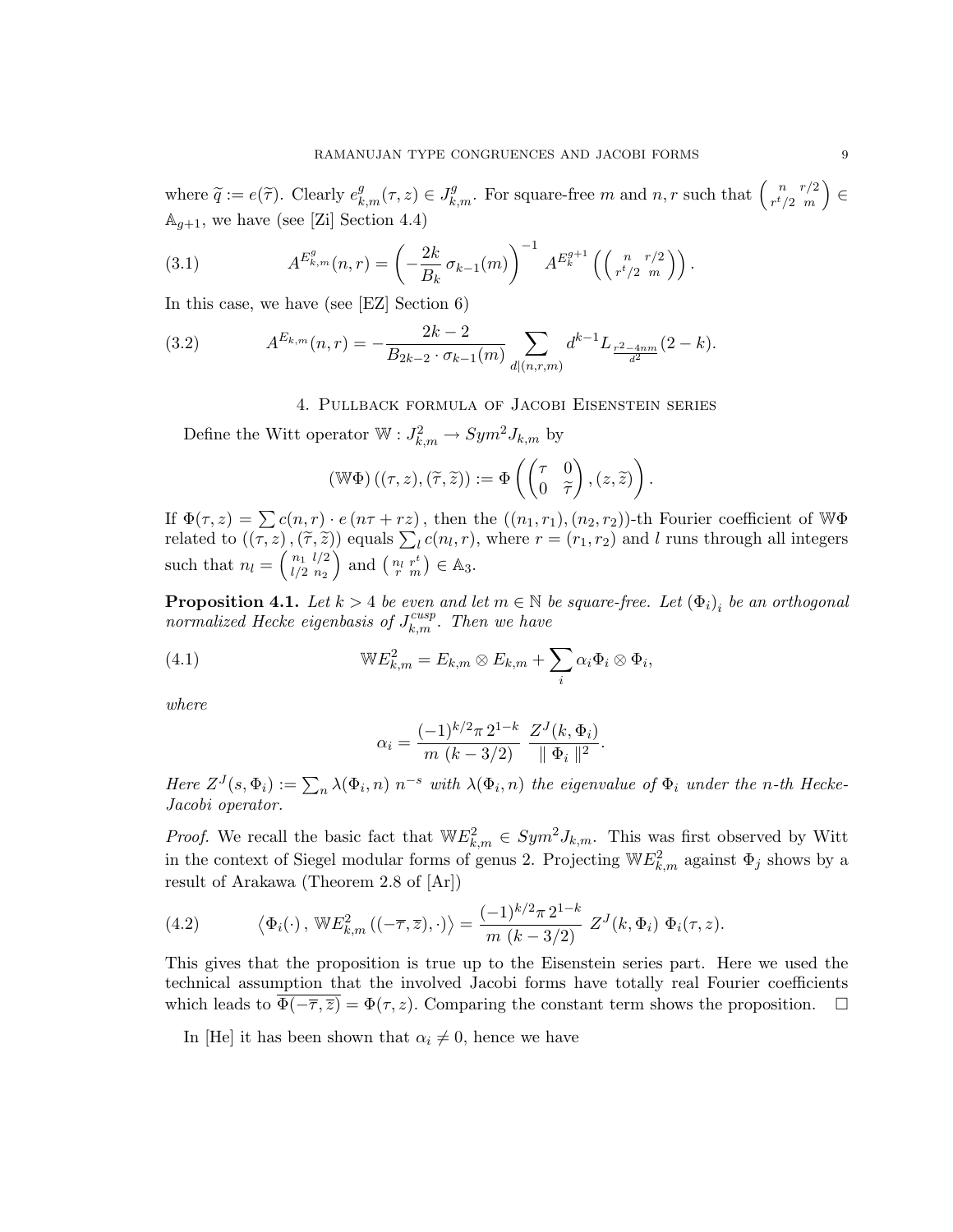**Corollary 4.2.** Let  $\Phi_i$  be as in the proposition with coefficient field  $K_{\Phi_i}$ . Then

$$
\frac{\pi Z^J(k, \Phi_i)}{\parallel \Phi_i \parallel^2} \in K_{\Phi_i}^*.
$$

If  $\Phi_i$  is a primitive new form with related elliptic cusp form  $f_i$  of weight  $2k-2$ , then

$$
\frac{\pi L(2k-3, f_i)}{\zeta(2k-2) \|\Phi_i\|^2} \in K_{f_i}^*.
$$

For the case  $m = 1$  see also Yasushi Tokuno [To].

## 5. Proof of Theorem 1.1

# 5.1. Proof of the Theorem.

*Proof.* Since  $\Big|$  $\left| \frac{B_k}{k} \right| > 1$  for  $k > 14$  there exists always a prime p such that  $p \mid \left| \frac{B_k}{k} \right| > 1$  $\frac{B_k}{k}$ . We apply Proposition 4.1 and use as a Hecke eigenbasis the functions  $(\Psi_{i_d,d})_{i_d,d}$  defined in the introduction. Then  $\alpha_{i_d,d} = \frac{(-1)^{k/2} \pi \cdot Z^J(k, \Psi_{i_d,d})}{2^{k-2} \cdot m \cdot (2k-3) ||\Psi_{i_d,d}||}$  $\frac{(2+i)^{(n+2)}(n, \mathbf{r}_d, d)}{2^{k-2} \cdot m \cdot (2k-3) ||\Psi_{i_d}, d||^2}$ , where we write  $\alpha_{i_d,d}$  instead of  $\alpha_d$  in Proposition 4.1. Moreover we conclude from [He] Theorem 3.1

$$
Z^{J}(k, \Psi_{i_d,d}) = \frac{\prod_{p \mid \frac{m}{d}} \left(1 + p^{-(k-2)}\right)}{\zeta(2k-2) \prod_{p \mid m} \left(1 + p^{-(k-1)}\right)} L(2k-3, \Phi_{i_d,d}).
$$

This gives that

$$
\alpha_{i_d,d} = \frac{(-1)^{k/2} (2k-2)! \cdot d^{k-2} \cdot \sigma_{k-2}(m/d) \cdot L(2k-3, \Phi_{i_d,d})}{2^{3k-5} \cdot \pi^{2k-3} \cdot (2k-3) \cdot \sigma_{k-1}(m) \cdot B_{2k-2} \cdot ||\Psi_{i_d,d}||^2}.
$$

Now formula (4.1) leads to

$$
A^{WE_{k,m}^{2}}((n_1, r_1), (n_2, r_2))
$$
  
=  $A^{E_{k,m}}(n_1, r_1) A^{E_{k,m}}(n_2, r_2) + \sum_{d|m} \sum_{i_d=1}^{\dim J_{k,d}^{\text{new}}} \alpha_{i_d,d} \cdot c^{i_d,d}(n_1, r_1) \cdot c^{i_d,d}(n_2, r_2),$ 

where  $A^{WE_{k,m}^2}(\cdot)$  denote the Fourier coefficients of  $WE_{k,m}^2$ . Now let  $p^{\alpha} \parallel \frac{B_{2k-2} \cdot \sigma_{k-1}(m)}{2k-2}$  with  $p\left|\frac{B_{2k-2}}{2k-2}\right|$  $\frac{D_{2k-2}}{2k-2}$  be given. From [Ma] and [Bo] one can see that

(5.1) 
$$
p^{\alpha} A^{\mathbb{W} E_{k,m}^2} ((n_1, r_1), (n_2, r_2)) \in \mathbb{Z}_p.
$$

For this we distinguish the possible ranks of  $T_l := \begin{pmatrix} n_1 & l/2 & r_1 \\ l/2 & n_2 & r_2 \end{pmatrix}$  $\frac{l}{2}$   $\frac{n_2}{r_1}$   $\frac{r_2}{r_2}$   $\frac{r_2}{m}$  $\Big) \in \mathbb{A}_3$  and show that

(5.2) 
$$
p^{\alpha} A^{E_{k,m}^2} \left( \left( \begin{array}{c} n_1 \ l/2 \\ l/2 \ n_2 \end{array} \right), (r_1, r_2) \right) \in \mathbb{Z}_p.
$$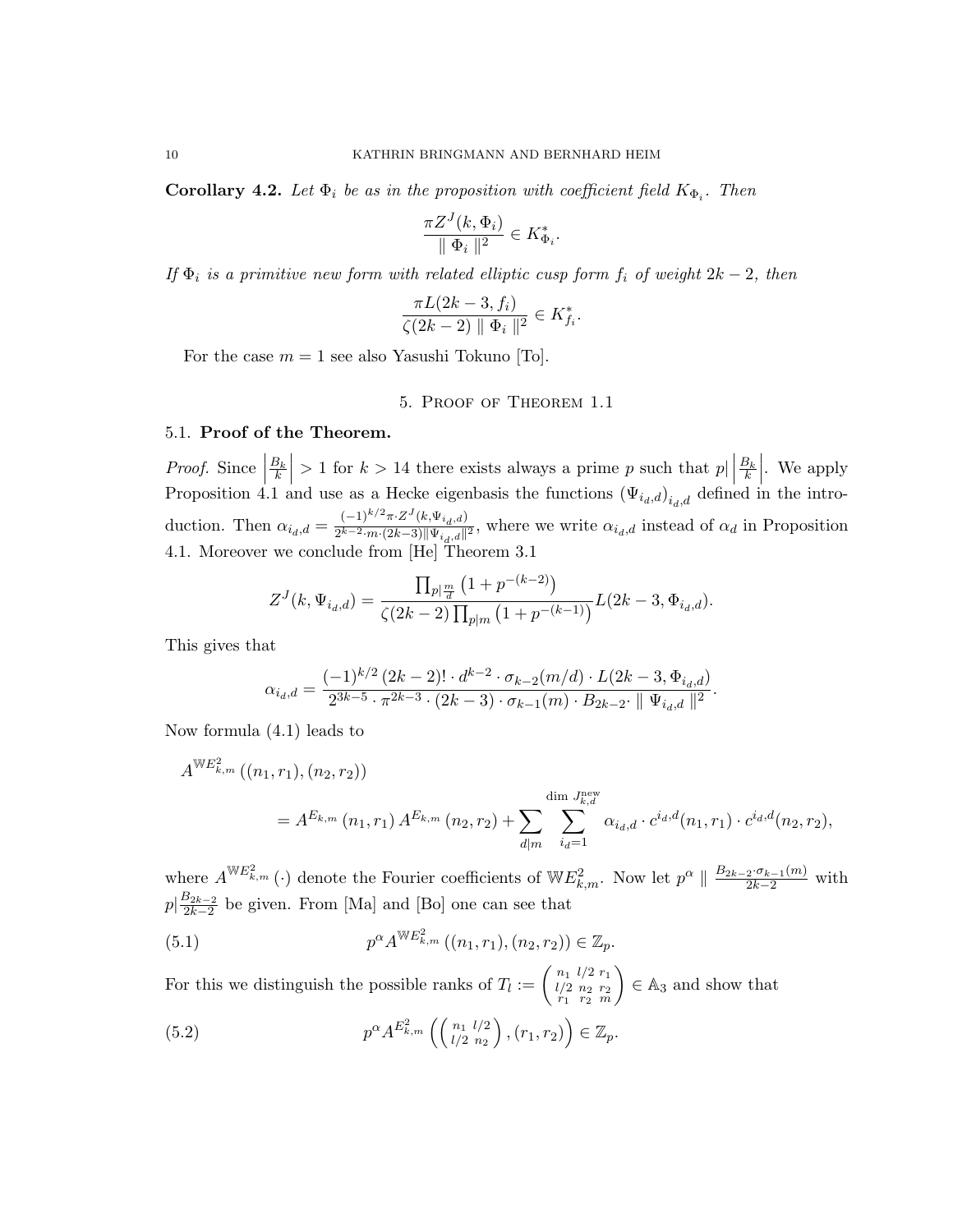If rank $(T_l) = 1$ , then  $T_l[U] = \begin{pmatrix} t & 0 \\ 0 & 0 \end{pmatrix}$  for some unimodular matrix U and  $t \in \mathbb{N}$  and

$$
A^{E_{k,m}^2}\left(\left(\begin{array}{c}n_1 \ l/2 \ l/2 \ n_2\end{array}\right), (r_1, r_2)\right) = -\frac{B_k}{2k\sigma_{k-1}(m)} A^{E_k}(t) = \frac{\sigma_{k-1}(t)}{\sigma_{k-1}(m)}
$$

which directly implies that (5.2) holds. If  $\text{rank}(T_l) = 2$ , then  $T_l[U] = \begin{pmatrix} T & 0 \\ 0 & 0 \end{pmatrix}$  for some unimodular matrix  $U$  and a positive definite matrix  $T$ , and we have

(5.3) 
$$
A^{E_{k,m}^2}\left(\left(\begin{array}{c}n_1 \ l/2 \ n_2\end{array}\right), (r_1, r_2)\right) = -\frac{B_k}{2k\sigma_{k-1}(m)} A^{E_k^2}(T).
$$

From [Bo] it follows that (5.3) equals

$$
u_p \frac{(2k-2) \cdot B(k-1, \eta_T)}{\sigma_{k-1}(m) \cdot B_{2k-2}(k-1)},
$$

where  $u_p$  is in  $\mathbb{Z}_p$ ,  $\eta_T$  is some character, and  $B(k-1, \eta_T)$  is a generalized Bernoulli number. From the properties of generalized Bernoulli numbers [Ca, Le] it is well-known that  $\frac{B(k-1,\eta_T)}{(k-1)} \in \mathbb{Z}_p$ . Here we need that  $(p-1) \nmid 2(k-1)$  which follows from the assumptions in the theorem. This gives (5.2). If rank $(T) = 3$ , then (5.2) follows since  $\mathcal{D}_{k,3}^{-1}$  $_{k,3}^{-1} \cdot A^{E_k^3}(T) \in \mathbb{Z}_p$  if  $T$  is positive definite.

Using  $(3.2)$  and  $(5.1)$  gives that

$$
p^{\alpha} \frac{2k-2}{B_{2k-2} \cdot \sigma_{k-1}(m)} \sum_{d|(n_1,r_1,m)} d^{k-1} \cdot p^{\alpha} L_{\frac{r_1^2 - 4n_1 m}{d^2}}(2-k) \cdot A^{E_{k,m}}(n_2, r_2)
$$
  

$$
\equiv p^{2\alpha} \sum_{d|m} \sum_{i_d=1}^{\dim J_{k,d}^{\text{new}}} \alpha_{i_d,d} \cdot c^{i_d,d}(n_1, r_1) \cdot c^{i_d,d}(n_2, r_2) \pmod{p^{\alpha}}.
$$

This leads to the Theorem.

Proof of Corollary 1.2. It follows from Arakawa [Ar] Section 6.1 that

$$
Z^{J}(k, \Phi_{j}) = \frac{L(2k-3, f_{j})}{\zeta(2k-2)}.
$$

Thus we get

(5.4) 
$$
\alpha_j = \frac{(-1)^{k/2} (2k-2)! \cdot L(2k-3, f_j)}{2^{3k-5} \cdot \pi^{2k-3} \cdot (2k-3) \cdot B_{2k-2} \cdot ||\Phi_j||^2}
$$

which implies the corollary.  $\Box$ 

5.2. **Example.** We apply Theorem 1.1 with  $k = 10$  and  $m = 1$ . We have that  $\dim J_{10,1}^{\text{cusp}} = 1$ and we let  $\chi_{10,1}(\tau,z)$  be the unique element in  $J_{10,1}^{\text{cusp}}$ <sup>cusp</sup> normalized with  $c^{\chi_{10,1}}(1,1) = 1$ , where  $c^{\chi_{10,1}}(\cdot)$  denote the Fourier coefficients of  $\chi_{10,1}$  (see [EZ]). We have that  $B_{18} = \frac{43867}{798}$ , and let  $p = 43867$ ,  $\alpha = 1$ . Theorem 1.1 gives that

$$
(5.5) \ 43867 \cdot L_{-3}(-8) \cdot A^{E_{10,1}}(n,r) \equiv 43867 \cdot c_{10,1,1} \frac{L(17,\chi_{10,1})}{\|\chi_{10,1}\|^2 \pi^{17}} c^{\chi_{10,1}}(n,r) \pmod{43867}.
$$

,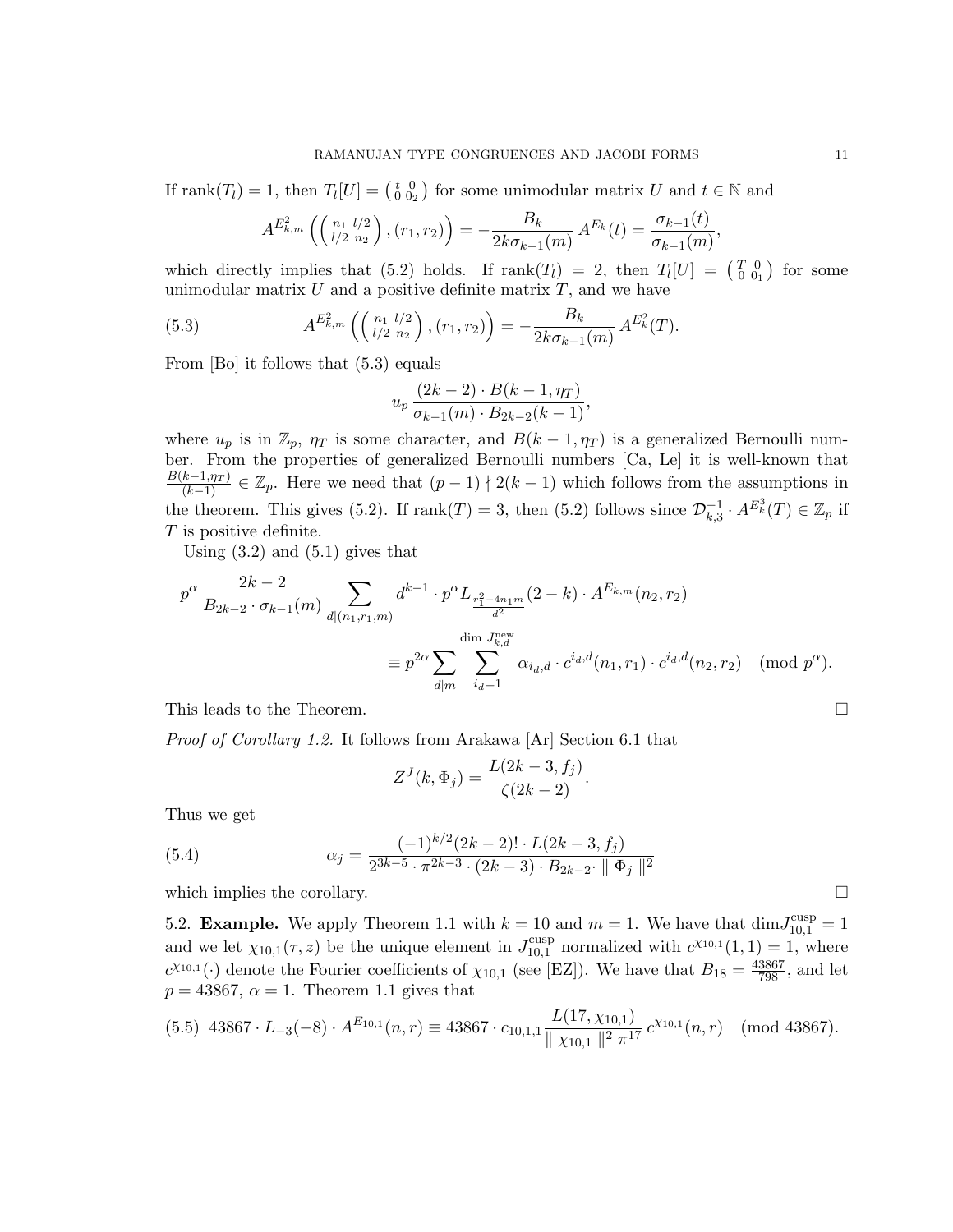We have in particular for  $n = r = 1$ , using that  $A^{E_{10,1}}(1,1) = -\frac{18L_{-3}(-8)}{R_{10}}$  $\frac{-3(-6)}{B_{18}},$ 

$$
-43867 \frac{18}{B_{18}} L_{-3}^2(-8) \equiv 43867 \cdot c_{10,1,1} \frac{L(17,\chi_{10,1})}{\|\chi_{10,1}\|^2 \pi^{17}} \pmod{43867}.
$$

Plugging this back into (5.5) gives that

$$
-18 \cdot 798 \cdot L_{-3}(-8) \chi_{10,1}(\tau, z) \equiv 43867 \cdot E_{10,1}(\tau, z) \pmod{43867}.
$$

Here  $L_{-3}(-8)$  can be calculated with Pari and gives the value  $\frac{2.809}{33}$ . Thus

 $16564 \cdot \chi_{10,1}(\tau, z) \equiv 43867 \cdot E_{10,1}(\tau, z) \pmod{43867}.$ 

## 6. Proof of Theorem 1.3

Proof. Assume the notation in Theorem 1.3. Corollary 1.2 implies that

(6.1) 
$$
G_{k,1}^{J,D_0}(\tau,z) \equiv \sum_{j=1}^d \widetilde{L}(2k-3,f_j)^{p,D_0} c^{\Phi_j}(n,r) \cdot \Phi_j(\tau,z) \pmod{\wp},
$$

where  $d := \dim S_{2k-2}$ . Without loss of generality we may now assume that  $f_1 \equiv G_{k,1}^{J,D_0}$  $_{k,1}^{J,D_0}(\tau,z)$  $(mod \varphi)$ , i.e., we have for all n

$$
\lambda_{f_1}(n) \equiv \sigma_{2k-3}(n) \pmod{\wp}.
$$

Moreover, since p is a non-congruence prime for  $S_{2k-2}$ , there exists  $l_1 \in \mathbb{N}$  such that

$$
\lambda_{f_d}(l_1) \not\equiv \lambda_{f_1}(l_1) \pmod{\wp}.
$$

Applying the  $T^{J}(l_1)$  Hecke operator to equation (6.1) gives

$$
0 \equiv (\sigma_{2k-3}(l_1) - \lambda_{f_1}(l_1)) \cdot G_{k,1}^{J,D_0}(\tau, z)
$$
  

$$
\equiv \sum_{j=2}^d (\lambda_{f_j}(l_1) - \lambda_{f_1}(l_1)) \widetilde{L}(2k-3, f_j)^{p,D_0} \cdot c^{\Phi_j}(n, r) \Phi_j(\tau, z) \pmod{\wp}.
$$

Next choose  $l_j \in \mathbb{N}$   $(2 \leq j \leq d)$  such that

$$
\lambda_{f_d}(l_j) \not\equiv \lambda_{f_j}(l_j) \pmod{\wp}.
$$

Succesively applying the  $T^{J}(l_j)$  Hecke operator and subtracting  $\lambda_{f_j}(l_j)$  times the previous equation gives

$$
\prod_{j=1}^{d-1} \left(\lambda_{f_d}(l_j) - \lambda_{f_j}(l_j)\right) \widetilde{L}(2k-3, f_d)^{p,D_0} \cdot c^{\Phi_d}(n,r) \Phi_d(\tau, z) \equiv 0 \pmod{\wp}.
$$

By the choice of the  $l_j$  this leads to

$$
\widetilde{L}(2k-3,f_d)^{p,D_0} \cdot c^{\Phi_d}(n,r)\Phi_d(\tau,z) \equiv 0 \pmod{\wp}.
$$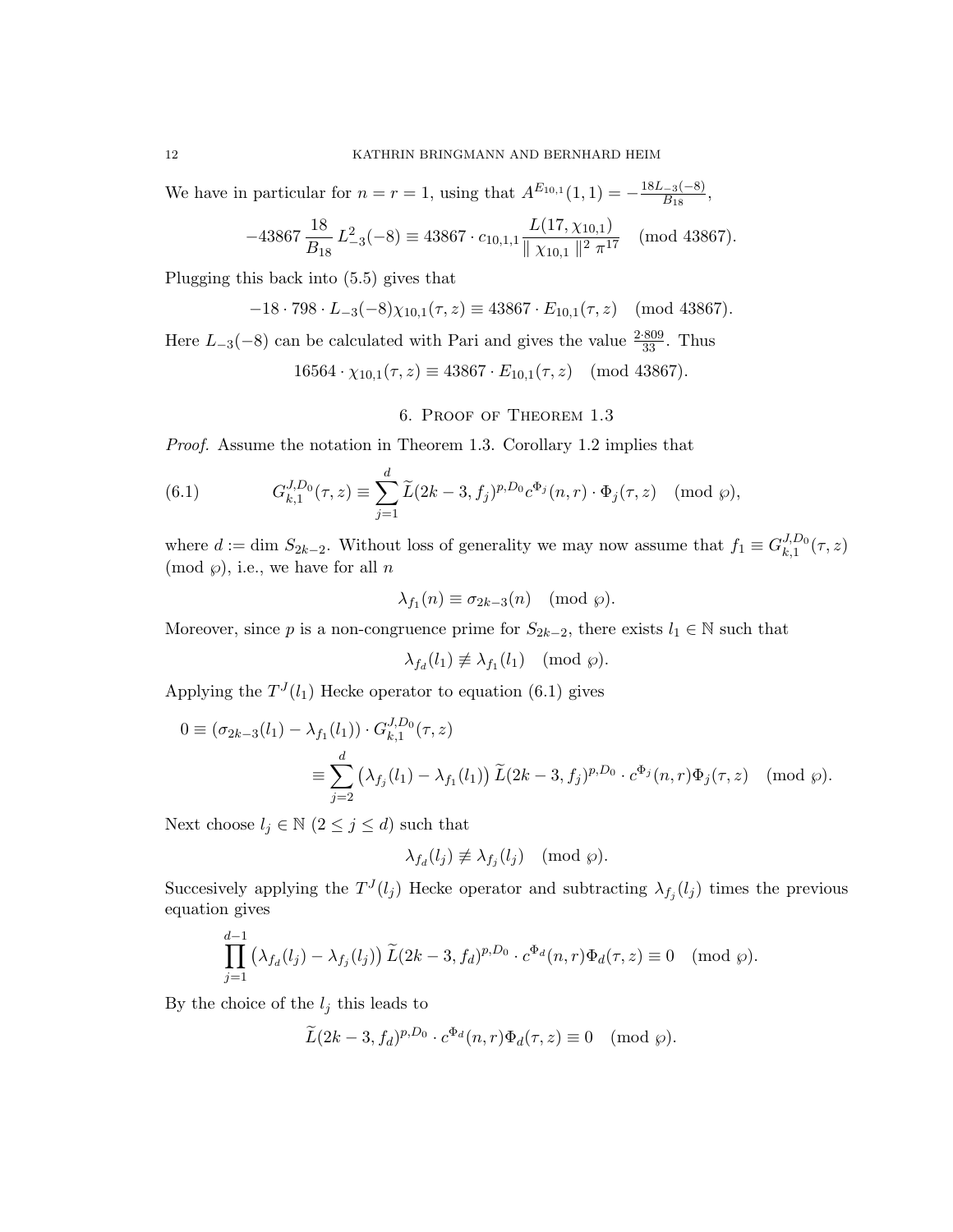Plugging this back into (6.1) gives

$$
G_{k,1}^{J,D_0}(\tau,z) \equiv \sum_{j=1}^{d-1} \widetilde{L}(2k-3,f_j)^{p,D_0} c^{\Phi_j}(n,r) \cdot \Phi_j(\tau,z) \pmod{\wp}.
$$

In the same way, we show that for  $2 \leq j \leq d-1$ 

$$
\widetilde{L}(2k-3,f_j)^{p,D_0} \cdot c^{\Phi_j}(n,r)\Phi_j(\tau,z) \equiv 0 \pmod{\wp}.
$$

This yields

$$
G_{k,1}^{J,D_0}(\tau,z) \equiv \widetilde{L}(2k-3,f_1)^{p,D_0}c^{\Phi_1}(n,r)\cdot\Phi_1(\tau,z) \pmod{\wp}
$$
 as claimed.

## 7. Proof of Theorem 1.4

As before we have for  $n_1, n_2, r_1, r_2 \in \mathbb{Z}$  with  $r_i^2 - 4n_i m \leq 0$   $(i = 1, 2)$ 

$$
(7.1) \t A^{WE_{k,m}^2}((n_1, r_1), (n_2, r_2))
$$
  
=  $A^{E_{k,m}}(n_1, r_1) A^{E_{k,m}}(n_2, r_2) + \sum_{d|m} \sum_{i_d=1}^{\text{dim } J_{k,d}^{\text{new}}} \alpha_{i_d,d} \cdot c^{i_d,d}(n_1, r_1) \cdot c^{i_d,d}(n_2, r_2).$ 

Now fix a fundamental discriminant  $D_0$  and a weight  $k_0$  such that  $\frac{B_{2k_0-2}}{2k_0-2}$  has a prime divisor p that does not divide  $L_{D_0}(2 - k_0)$  and construct from this a sequence of infinitely many integers k with this property. For example we can take  $k_0 = 12$  and  $D_0 = -3$  which can be checked using Pari. Indeed: let p be a prime dividing  $\frac{B_{22}}{22}$ , then p is either 131 or 593. Moreover  $L_{-3}(-10) = -\frac{2.1847}{3}$  $\frac{847}{3}$ , thus  $L_{-3}(-10) \in \mathbb{Z}_p^*$ . Now assume that  $p^{\alpha} \parallel \frac{B_{2k_0-2}}{2k_0-2}$  $\frac{2k_0-2}{2k_0-2}$ . Let  $k := k_0 + rp^{\alpha-1}(p-1)$  with  $r \in \mathbb{Z}$ . We claim that  $p^{\alpha} \parallel \frac{B_{2k-2}}{2k-2}$  $\frac{B_{2k-2}}{2k-2}$  and  $p \nmid L_{D_0}(2-k)$ . Indeed, since  $p\left|\frac{B_{2k_0-2}}{2k_0-2}\right|$  $\frac{B_{2k_0-2}}{2k_0-2}$  and  $k \equiv k_0 \pmod{p^{\alpha-1}(p-1)}$  we have (see [Ca, Le])

$$
L_{D_0}(2-k) \equiv L_{D_0}(2-k_0) \pmod{p},
$$
  

$$
\left(1-p^{2k-3}\right) \frac{B_{2k-2}}{2k-2} \equiv \left(1-p^{2k_0-3}\right) \frac{B_{2k_0-2}}{2k_0-2} \pmod{p^{\alpha}}.
$$

In particular, we have that  $p^{\alpha} \parallel \frac{B_{2k-2}}{2k-2}$  $\frac{B_{2k-2}}{2k-2}$  and  $p \nmid L_{D_0}(2-k)$  as claimed. For a fixed triple  $(k, p, D_0)$  with this property we now construct infinitely many discriminants D and positive integers m such that the claim of the theorem holds. In order to do so, let f and m be coprime integers that are the product of distinct prime divisors congruent to 1 modulo  $p^{\alpha}|D_0|$  such that  $d(m)$ , the number of divisors of m, is not divisible by p. Clearly there are infinitely many such m and f. We write now  $D_0 =: r_0^2 - 4n_0$  and  $D := D_0 f^2 m^2 = r^2 - 4nm$ , where  $n := f^2 m n_0$  and  $r_0 := r_0 fm$ . We have by  $(3.\overline{2})$ 

(7.2) 
$$
A^{E_{k,m}}(n_0 f^2 m, r_0 f m) = -\frac{2k-2}{B_{2k-2} \cdot \sigma_{k-1}(m)} \sum_{d|m} d^{k-1} L_{\frac{D_0 f^2 m^2}{d^2}}(2-k).
$$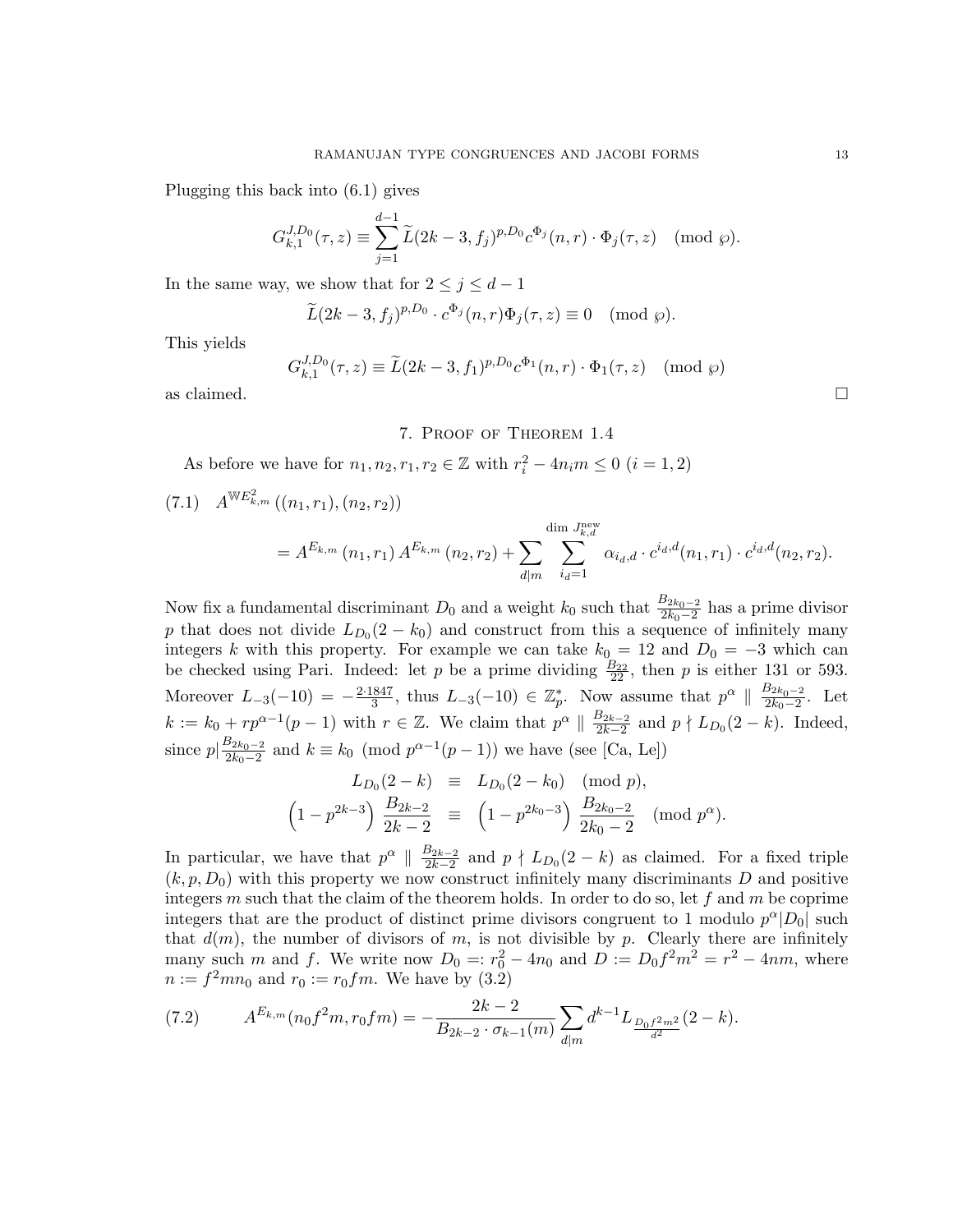Since  $m$  is square-free, we have

$$
\sigma_{k-1}(m) = \prod_{\substack{q|m\\q \text{ prime}}} \sigma_{k-1}(q) \equiv 2^{\omega(m)} \pmod{p^{\alpha}}.
$$

Moreover by  $(1.3)$  we have

(7.3) 
$$
L_{\frac{D_0 f^2 m^2}{d^2}}(2-k) = L_{D_0}(2-k) \sum_{l \mid \frac{fm}{d}} \mu(l) \chi_{D_0}(l) l^{k-2} \sigma_{2k-3} \left(\frac{fm}{dl}\right).
$$

Now the sum over l is multiplicative in  $\frac{fm}{d}$  since  $\frac{fm}{d}$  is square-free. Moreover for a prime  $\frac{fm}{d} = q$  with  $q \equiv 1 \pmod{p^{\alpha} |D_0|}$  we have

$$
\sum_{l|q} \mu(l)\chi_{D_0}(l) l^{k-2} \sigma_{2k-3}\left(\frac{q}{l}\right) = \sigma_{2k-3}(q) - 1 \equiv 1 \pmod{p^{\alpha}}.
$$

Thus we get from (7.3)

$$
L_{\frac{D_0 f^2 m^2}{d^2}}(2-k) \equiv L_{D_0}(2-k) \pmod{p^{\alpha}}.
$$

Thus (7.2) gives

$$
A^{E_{k,m}}(n_0 f^2 m, r_0 f m) \equiv -\frac{(2k-2) \cdot d(m) \cdot L_{D_0}(2-k)}{2^{\omega(m)} \cdot B_{2k-2}} \pmod{p^{\alpha}}.
$$

Moreover since  $p \nmid \sigma_{k-1}(m)$ , we see as in the proof of Theorem 1.1 that

$$
p^{\alpha}A^{\mathbb{W}E_{k,m}^{2}}((n_{0}f^{2}m, r_{0}mf), (n_{0}f^{2}m, r_{0}fm)) \in \mathbb{Z}_{p}.
$$

Using the above results, we can conclude from (7.1)

$$
-2^{-2\omega(m)}d^{2}(m)p^{2\alpha}\left(\frac{2k-2}{B_{2k-2}}\right)^{2}L_{D_{0}}^{2}(2-k)
$$
  
\n
$$
\equiv p^{2\alpha}\frac{(-1)^{k/2}(2k-2)!}{2^{3k-5}(2k-3)\cdot B_{2k-2}}\sum_{d|m}\sum_{i_{d}}\frac{\left(c^{i_{d}}(n_{0}f^{2}m, mfr_{0})\right)^{2}}{2^{\omega(d)}\parallel\Psi_{i_{d},d}\parallel^{2}\pi^{2k-3}}L(2k-3,\Phi_{i_{d},d}) \pmod{p^{\alpha}}.
$$

From this the claim follows directly.

## 8. Proof of Theorem 1.5

*Proof.* We let p and  $\alpha$  be chosen as in the theorem. Similar as before we get

$$
-p^{\alpha} E_{k,1} \otimes p^{\alpha} E_{k,1} \equiv p^{2\alpha} \sum_j \alpha_j \Phi_j \otimes \Phi_j \quad \pmod{p^{\alpha}}.
$$

Using (3.2) and the fact that  $p \nmid L_{D_0}(2 - k)$ , this leads to

(8.1) 
$$
u_{p,k}^2 \equiv \sum_j p^{2\alpha} \alpha_j c^j (D_0)^2 \quad (\text{mod } p^{\alpha}),
$$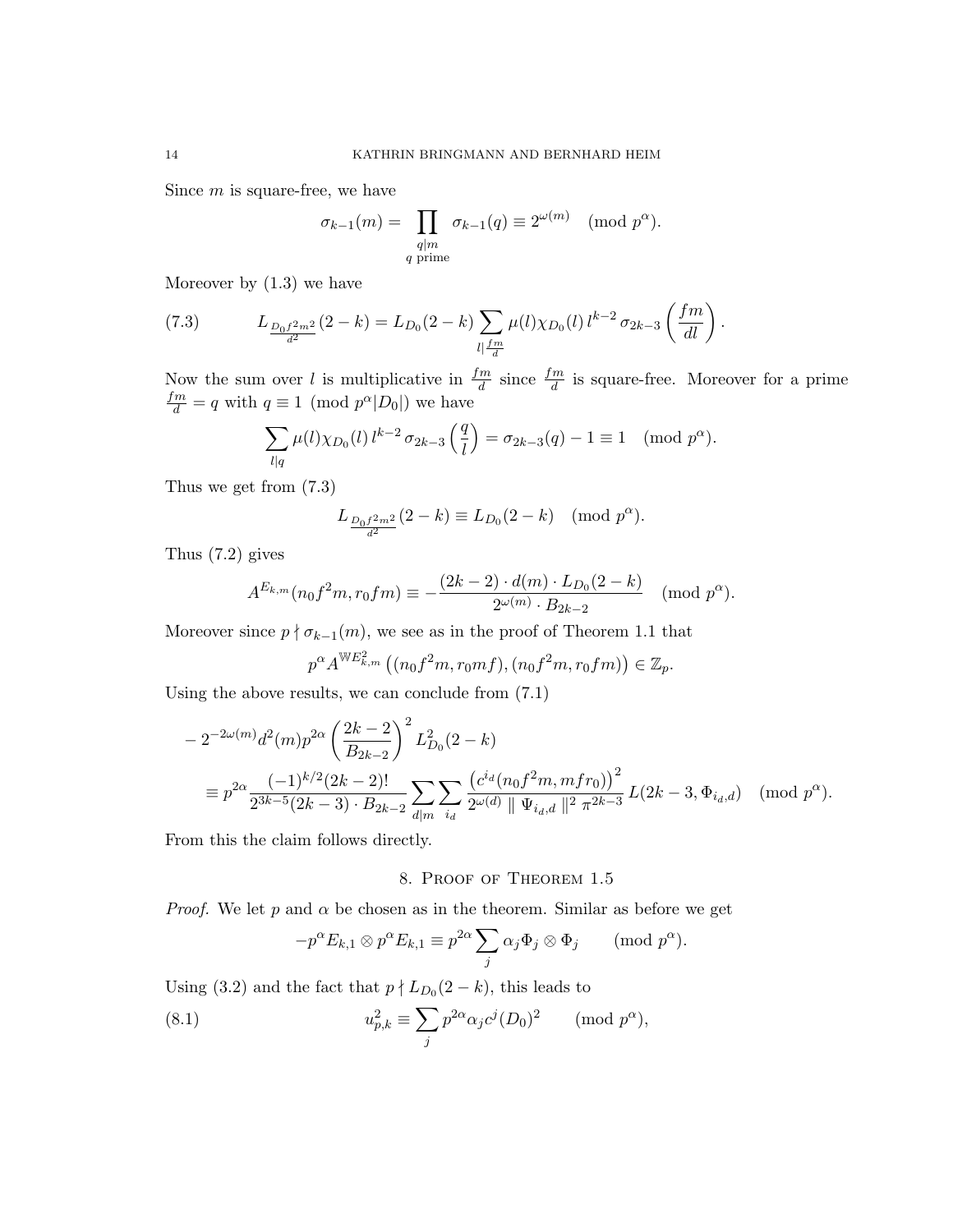where  $u_{p,k} \in \mathbb{Z}_p^*$ . Since the left hand side of  $(8.1)$  is in  $\mathbb{Z}_p^*$  there exists at least one  $j_0$  such that  $c^{j_0}(D_0) = 1$ . Thus

$$
p^{\alpha} \frac{L_{D_0}(2-k)(2k-2)}{B_{2k-2}} p^{\alpha} E_{k,1} \equiv p^{2\alpha} \sum_{j=1}^{d'_k} \alpha_j \Phi_j \quad (\text{mod } p^{\alpha}).
$$

For a Jacobi form  $\Phi$  on  $\mathbb{H} \times \mathbb{C}$  there is also a Witt operator W defined by

$$
(\mathbb{W}\Phi)(\tau) := \Phi(\tau, 0).
$$

We first show that

(8.2) 
$$
\mathbb{W}E_{k,1} = E_k + \sum_i \beta_i^J g_i,
$$

where  $(g_i)_i$  is a primitive Hecke eigenbasis of  $S_k$  and

$$
\beta_i^J := \frac{(k-2)!(2k-2)!D_{g_j}(2k-2)}{\|g_j\|^2 2^{4k-6}\pi^{3k-3}B_{2k-2}}.
$$

It can be deduced that the  $\beta_j^J$  are algebraic (see also [Za]). Clearly

$$
\mathbb{W}E_{k,1} = aE_k + \sum_{j=1}^{\dim S_k} \widetilde{\beta}_j g_j
$$

with some constant  $a$  and with  $\widetilde{\beta}_j$  given by

$$
\langle \mathbb{W} E_{k,1}, g_j \rangle = \widetilde{\beta}_j \| g_j \|^{2} .
$$

Since  $A^{E_{k,m}}(0,0) = A^{E_k}(0) = 1$  we have that  $a = 1$ . Moreover from [Ga] it is known that

$$
E_k^2\left(\begin{pmatrix} \tau & 0\\ 0 & \widetilde{\tau} \end{pmatrix}\right) = E_k(\tau)E_k(\widetilde{\tau}) + \sum_j \beta_j g_j(\tau)g_j(\widetilde{\tau}).
$$

The  $\beta_j$  can be explicitely computed (for details see also [Bo]) as

$$
\beta_j = -2^{7-4k} \cdot (k-2)!(2k-3)! \frac{k(2k-2)}{B_k B_{2k-2}} \frac{D_{g_j}(2k-2)}{\pi^{3k-3} \|g_j\|^2}.
$$

This directly implies that

(8.3) 
$$
\left\langle \left\langle E_k^2 \begin{pmatrix} . & 0 \\ 0 & . \end{pmatrix}, g_j \right\rangle, g_j \right\rangle = \beta_j \parallel g_j \parallel^4.
$$

Moreover, for  $Z \in \mathbb{H}_2$  (see [EZ] Section 6), we have the Fourier Jacobi expansion

$$
E_k^2(Z) = \sum_{l=0}^{\infty} e_{k,1}(\tau, z) |V_l \,\tilde{q}^l,
$$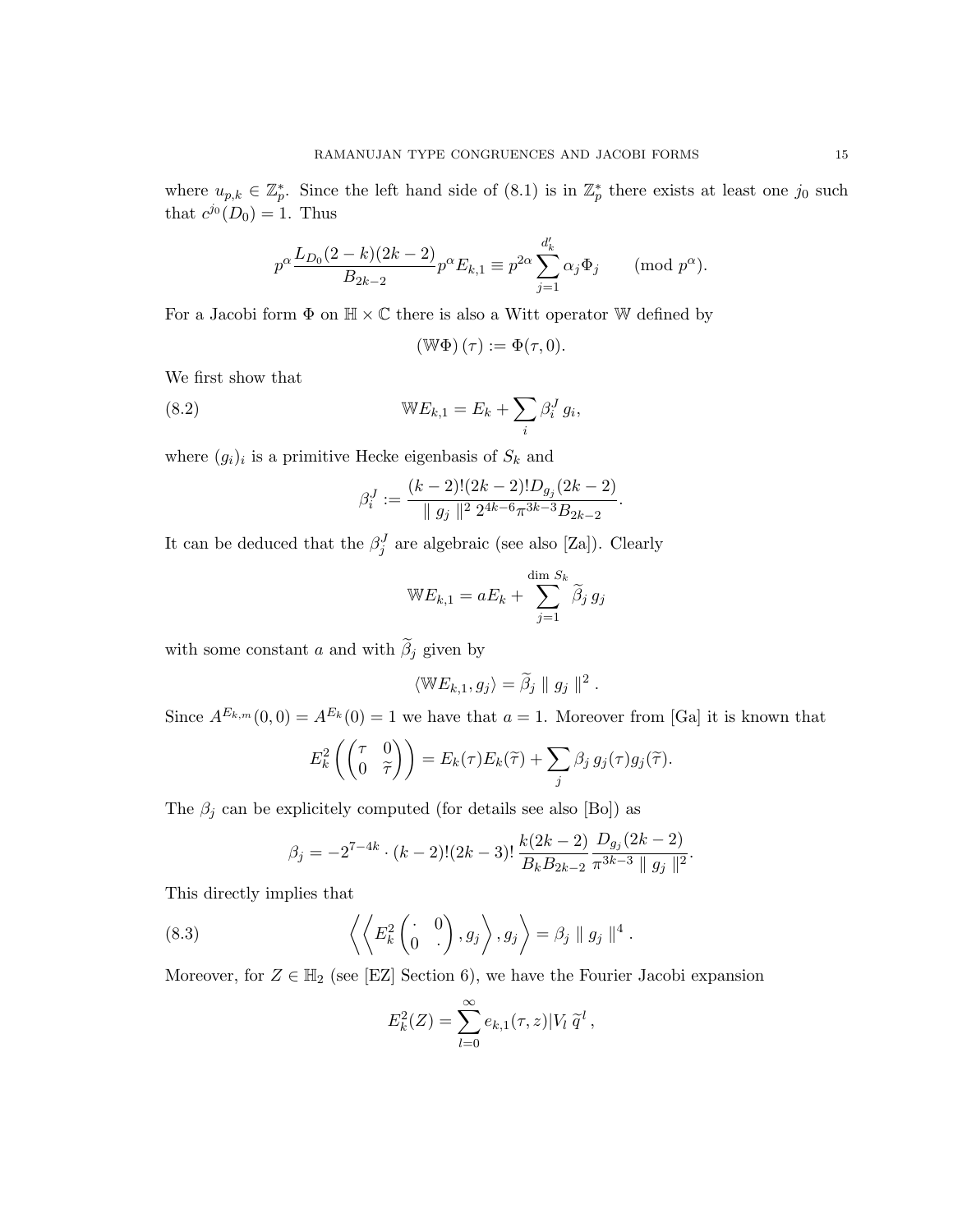where  $V_l$  is defined in [EZ] page 41, and where  $e_{k,1}|V_0 = E_k$ . Here the Jacobi Eisenstein series shows up:

$$
E_k^2(Z) = -\frac{2k}{B_k} \sum_{l=0}^{\infty} E_{k,1}(\tau, z) |V_l \tilde{q}^l.
$$

It is well-known how *l*-th Hecke operator for  $M_k$  ( $l \in \mathbb{N}$ )  $T_l$  and W interchange

$$
\mathbb{W}\left(E_{k,1}|V_l\right) = \left(\mathbb{W}E_{k,1}\right)|T_l.
$$

Using that  $T_l$  is self-adjoint and  $g_j$  is a Hecke eigenform, gives

$$
\left\langle E_k^2 \begin{pmatrix} \cdot & 0 \\ 0 & \widetilde{\tau} \end{pmatrix}, g_j(\cdot) \right\rangle = -\frac{2k}{B_k} \sum_{l=1}^{\infty} \widetilde{q}^l \left\langle \mathbb{W} E_{k,1} | T_l, g_j \right\rangle = -\frac{2k}{B_k} g_j(\widetilde{\tau}) \left\langle \mathbb{W} E_{k,1}, g_j \right\rangle.
$$

Here we used the orthogonality of Eisenstein series and cusp forms. Thus

(8.4) 
$$
\left\langle \left\langle E_k^2 \begin{pmatrix} \cdot & 0 \\ 0 & \cdot \end{pmatrix}, g_j \right\rangle, g_j \right\rangle = -\frac{2k}{B_k} ||g_j||^2 \left\langle \mathbb{W} E_{k,1}, g_j \right\rangle.
$$

Setting (8.4) and (8.3) equal gives that

$$
\left\langle \mathbb{W} E_{k,1}^2, g_j \right\rangle = -\frac{B_k}{2k} \beta_j \parallel g_j \parallel^2
$$

which implies (8.2). Writing  $\mathbb{W}\Phi_j = \sum_i \gamma_{i,j} g_i$  gives

$$
-p^{\alpha} \frac{L_{D_0}(2-k)}{\zeta(3-2k)} \sum_i p^{\alpha} \beta_i^J g_i \equiv \sum_i \left( \sum_{j=1}^{d'_k} p^{2\alpha} \alpha_j \gamma_{i,j} \right) g_i \qquad \text{(mod } p^{\alpha}\text{)}.
$$

Plugging in  $\alpha_i$  and  $\beta_i^J$  we conclude:

$$
-p^{\alpha} \frac{L_{D_0}(2-k)}{\zeta(3-2k)} \sum_i p^{\alpha} \frac{(k-2)!(2k-2)!}{2^{4k-6}B_{2k-2}} \frac{D_{g_i}(2k-2)}{\pi^{3k-3} \|g_i\|^2} g_i
$$

$$
\equiv \sum_i \left( \sum_{j=1}^{d'_k} p^{2\alpha} \frac{(-1)^{k/2}(2k-2)! \cdot L(2k-3, f_j)}{2^{3k-5} \cdot \pi^{2k-3} \cdot (2k-3) \cdot B_{2k-2} \cdot \| \Phi_j \|^2} \gamma_{i,j} \right) g_i \pmod{p^{\alpha}}
$$

A short calculation now implies

$$
-p^{\alpha}(-1)^{k/2}\frac{L_{D_0}(2-k)\cdot(k-2)!(2k-3)!}{\zeta(3-2k)\cdot2^{k-1}}\sum_{j=1}^{\dim S_k}\frac{D_{g_j}(2k-2)}{\pi^{3k-3}\parallel g_j\parallel^2}
$$
  

$$
\equiv (2k-4)!\sum_{j=1}^{d'_k}p^{\alpha}\frac{L(2k-3,f_j)}{\pi^{2k-3}\parallel\Phi_j\parallel^2}a^{\mathbb{W}\Phi_j}(1) \qquad (\text{mod } p^{\alpha}),
$$

which leads to the desired result.  $\Box$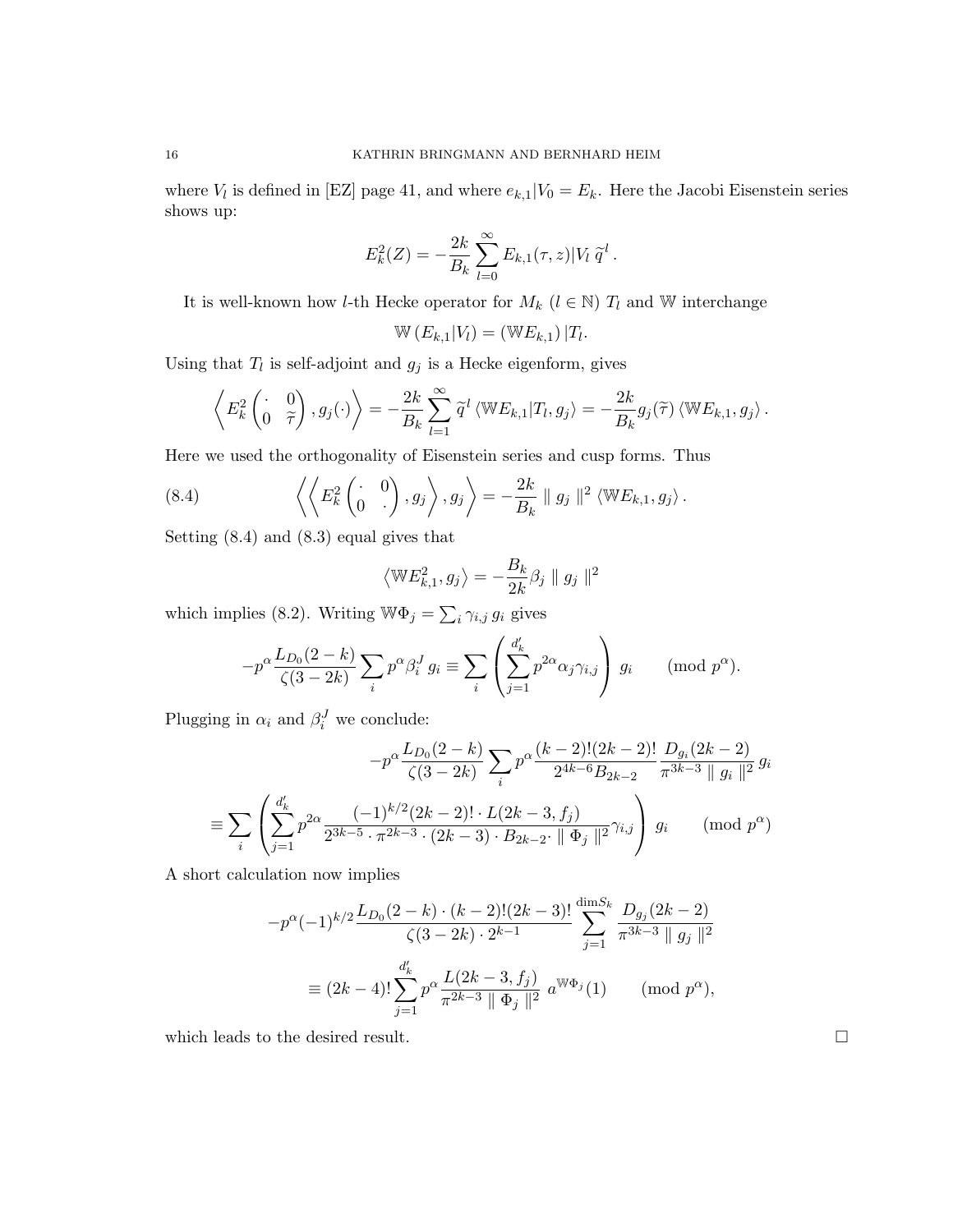#### **REFERENCES**

- [AK] J.A. Antoniadis and W. Kohnen: Congruences between cusp forms and Eisenstein series of half integer weight, Abh. Math. Sem. Univ. Hamburg 57 (1987), 157–164.
- [Ar] T. Arakawa: Jacobi Eisenstein series and a basis problem for Jacobi forms. Comm. Mathematici Universitatis Sancti Pauli. 43 (1994), 181-216.
- [BO] B. Berndt and K. Ono: Ramanujan's unpublished manuscript on the partition and tau functions with proofs and commentary. The Andrews Festschrift (Maratea, 1998). Sm. Lothar. Combin. 42 (1999).
- [Bo] S. Böcherer: Uber die Fourierkoeffizienten der Siegelschen Eisensteinreihen. Manuscripta Math. 45 (1984), 273-288.
- [BN] S. Böcherer and S. Nagaoka: On mod p Siegel modular forms. Math. Ann., accepted for publication.
- [Ca] L. Carlitz: Arithmetic properties of generalized Bernoulli numbers. J. Reine Angew. Math. 202 (1959), 174–182.
- [DH1] K. Doi and H. Hida: On certain congruence of cusp forms and the special values of their Dirichlet series. unpublished manuscript (1978).
- [DH2] K. Doi, H. Hida, and H. Ishii: Discriminant of Hecke fields and the twisted adjoint L-values for GL(2). Inventiones Math. 134 (1998), 547-577.
- [EZ] M. Eichler, D. Zagier: The theory of Jacobi forms. Progress in Mathematics, Vol. 55. Boston-Basel-Stuttgart: Birkhäuser 1985.
- [Ga] P. Garrett: Pullbacks of Eisenstein series; applications. Automorphic forms of several variables (Katata, 1983), 114–137, Progr. Math., 46 Birkhäuser Boston, Boston, MA, 1984.
- [GKZ] B. Gross, W. Kohnen, D. Zagier: Heegner points and derivatives of L-series. II. Math. Ann. 278 (1987), 497–562.
- [G1] P. Guerzhoy: An approach to the p-adic theory of Jacobi forms. Internat. Math. Res. Notices 1 (1994), 31–39.
- [G2] P. Guerzhoy: Jacobi-Eisenstein series and p-adic interpolation of symmetric squares of cusp forms. Ann. Inst. Fourier (Grenoble) 45 (1995), 605–624.
- [He] B. Heim: L-functions for Jacobi forms and the basis problem. Manuscripta Math. 106 (2001), 489–503.
- [Ka1] H. Katsurada: Special values of the standard zeta functions for elliptic modular forms. Experiment. Math. 14 (2005), 27–45.
- [Ka2] N. Katz: p-adic properties of modular schemes and modular forms. Modular functions of one variable, III (Proc. Internat. Summer School, Univ. Antwerp, Antwerp, 1972), pp. 69–190. Lecture Notes in Mathematics, Vol. 350, Springer, Berlin, 1973.
- [Kl] H. Klingen: Introductory lectures on Siegel modular forms. Cambridge Studies in Advanced Mathematics, 20. Cambridge University Press, Cambridge, 1990.
- [Ko] N. Koblitz: p-adic congruences and modular forms of half integer weight, Math. Ann. 274 (1986), pages 199-220.
- [Le] H.W. Leopoldt: Eine Verallgemeinerung der Bernoullischen Zahlen. Abh. Math. Sem. Univ. Hamburg (1958), 131-140.
- [Ma] H. Maass, H.: *Über die Fourieschen Koeffizienten von Eisenstein Reihen zweiten Grades.* Mat. fys. Med. Danske Vid. Selsk. 34, no 7 (1964).
- [Mi1] S. Mizumoto: Poles and residues of standard L-functions attached to Siegel modular forms. Math. Ann. 289 (1991), 589–612.
- [Mi2] S. Mizumoto: Congruences for eigenvalues of Hecke operators on Siegel modular forms of degree two. Math. Ann. 275 (1986), 149–161.
- [Mo] P. Moree: On some claims in Ramanujan's 'unpublished' manuscript on the partition and tau functions. Ramanujan J. 8 (2004), 317–330.
- [MO] W. McGraw, K. Ono: *Modular form congruences and Selmer groups* Journal of the London Mathematical Society 67 (2003), 302-318.